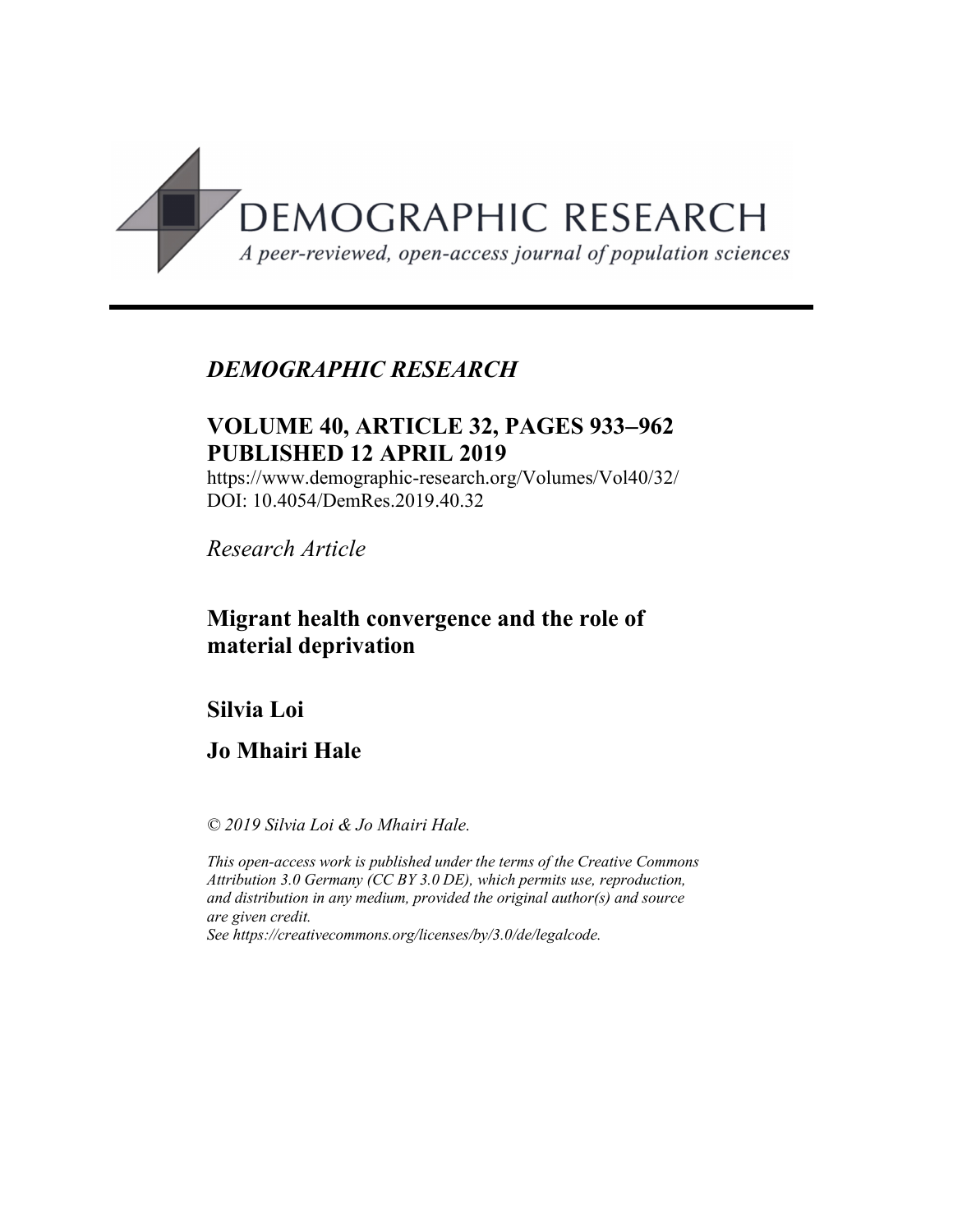# **Contents**

| $\mathbf{1}$   | Introduction                                                                | 934 |
|----------------|-----------------------------------------------------------------------------|-----|
| 1.1            | Healthy immigrant effect                                                    | 935 |
| 1.2            | Migrant-native health convergence                                           | 937 |
| 1.3            | Material deprivation                                                        | 939 |
| $\overline{2}$ | Data and methods                                                            | 940 |
| 2.1            | Data                                                                        | 940 |
| 2.2            | Health outcomes                                                             | 941 |
| 2.3            | Predictors                                                                  | 941 |
| 2.4            | Controls                                                                    | 941 |
| 2.5            | Analytic strategy                                                           | 942 |
| 3              | Results                                                                     | 942 |
| 3.1            | Descriptive results                                                         | 942 |
| 3.2            | Hypothesis 1: Healthy immigrant effect                                      | 943 |
| 3.3            | Hypothesis 2: Migrant-native health convergence                             | 943 |
| 3.4            | Hypothesis 3: Material deprivation's association with health<br>convergence | 946 |
| 4              | Discussion and conclusion                                                   | 948 |
| 5              | Acknowledgements                                                            | 950 |
|                | References                                                                  | 951 |
|                | Appendix                                                                    | 958 |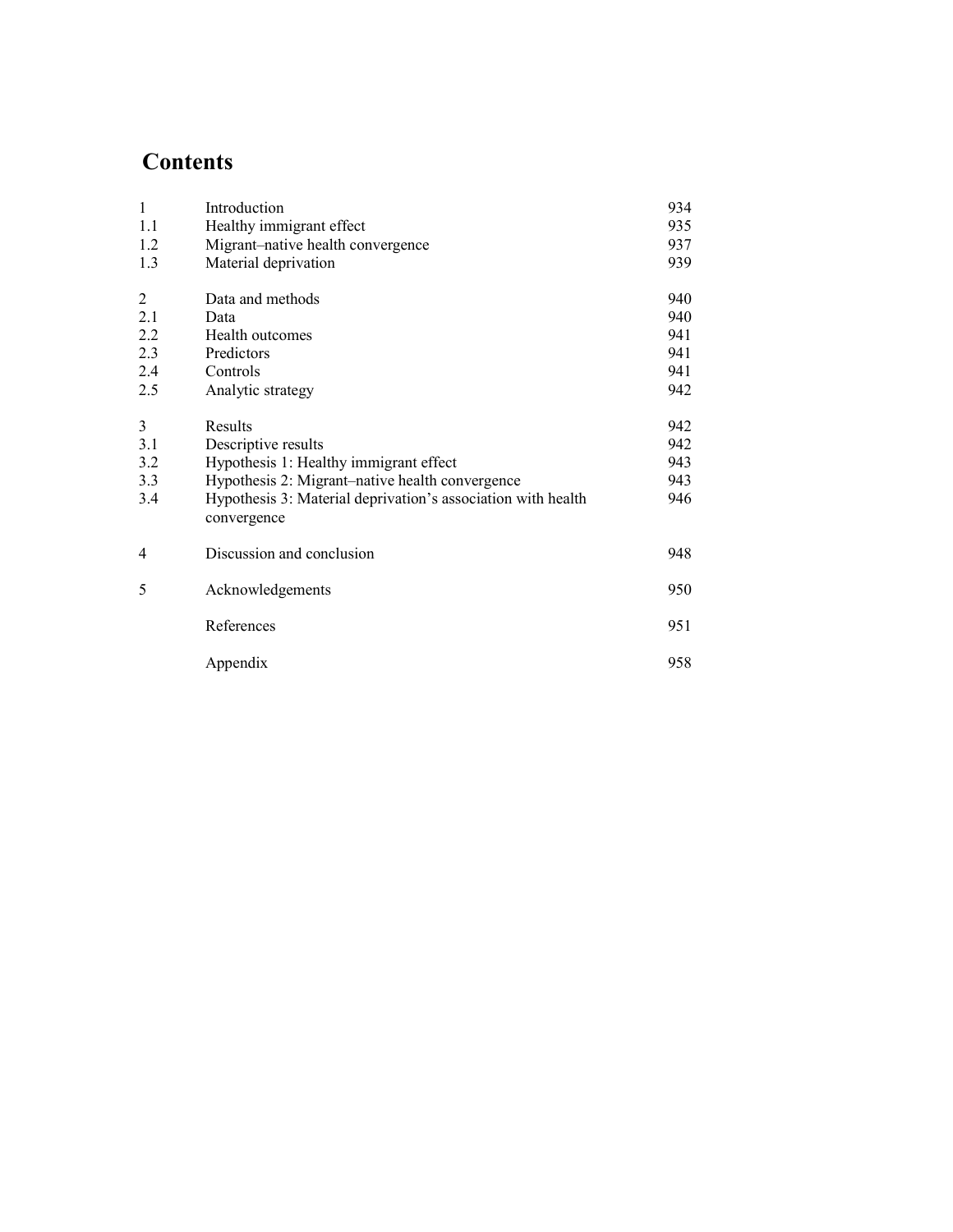# **Migrant health convergence and the role of material deprivation**

# **Silvia Loi**[1](#page-2-0) **Jo Mhairi Hale**[2](#page-2-1)

# **Abstract**

### **BACKGROUND**

Cross-national research shows that although immigrants initially have better health than their native-born counterparts, their health deteriorates over time in their destination countries, converging to natives' health (health convergence). Explanations include acculturation to negative health behaviors, exposure to low socioeconomic status, and social exclusion.

### **OBJECTIVE**

This study is the first to examine how material deprivation, a measure of relative disadvantage that includes elements of SES and social exclusion, interacts with duration of stay to affect immigrants' health convergence.

### **METHODS**

Using data from Italy (2009), we assess the association between duration of stay and three health outcomes, and we estimate interaction effects of duration of stay with material deprivation.

### **RESULTS**

We find immigrants' duration of stay is negatively associated with self-rated health, chronic morbidity, and activity limitations. Immigrants' health converges to natives', net of controls. Convergence is most dramatic for self-rated health, but the pattern is also reflected in chronic morbidity and activity limitations. The health of immigrants who live in conditions of material deprivation is more similar to natives' health at shorter durations of stay, compared to their not-deprived counterparts.

### **CONTRIBUTION**

The paper contributes to a better understanding of the role of social exclusion – measured as material deprivation – on the immigrant–native health convergence

<span id="page-2-0"></span><sup>&</sup>lt;sup>1</sup> Max Planck Institute for Demographic Research, Rostock, Germany. Email: [loi@demogr.mpg.de.](mailto:loi@demogr.mpg.de)

<span id="page-2-1"></span><sup>2</sup> Department of Geography and Sustainable Development, University of St Andrews, St Andrews, Scotland and Max Planck Institute for Demographic Research, Rostock, Germany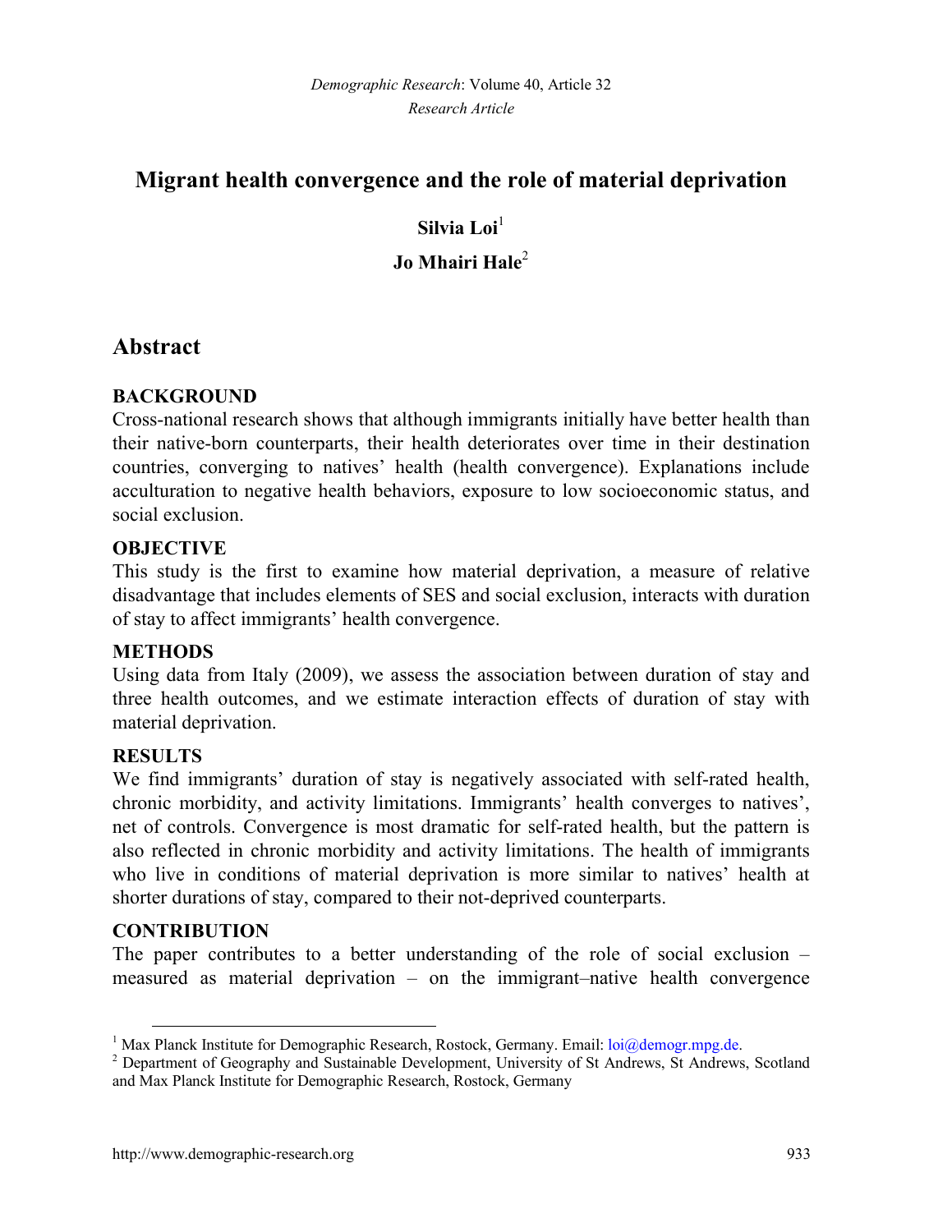process. It is the first to assess the interaction of material conditions and duration of stay in a host country.

# **1. Introduction**

Health is a key dimension of the migrant integration process, but research on migrant health or strategies for monitoring and managing the health consequences of migration in Europe remains sparse (Rechel, Mladovsky, and Devillé 2012; WHO 2010). Migrants are, on average, socioeconomically disadvantaged compared to natives (Eurostat 2014; Portes and Rumbaut 1996), and the negative health effects of material deprivation are clear and strong (Elo 2009; Link and Phelan 1996). However, there is a significant body of international research showing that migrants have better health relative to natives than this socioeconomic disadvantage would predict (Abraído-Lanza et al. 1999; Hummer, Benjamins, and Rogers 2004; Markides and Coreil 1986). This is termed the 'healthy immigrant effect' (HIE).

Two hypotheses proffered to explain the HIE are that migrants are positively selected on health because of the challenges of successful migration, and that migrants have better health behaviors (e.g., low smoking prevalence) (Lechner and Mielck 1998; Palloni and Arias 2004; Ronellenfitsch and Razum 2004).

An extension of this research shows that despite having better health upon arrival, migrants' health worsens and converges to the health of the native population as migrants' duration of stay in the receiving country increases (Goldman et al. 2014; Muhuri and Gfroerer 2011; Williams 2012). Researchers hypothesize that acculturation, negative assimilation, and poor socioeconomic conditions drive the loss of migrants' health advantage (Lechner and Mielck 1998; Palloni and Arias 2004; Ronellenfitsch and Razum 2004). Much of the literature focuses on the assimilation hypothesis to explain the progression from HIE to migrant–native health convergence. We argue that poor material conditions play a role in the process.

Italy provides a particularly useful context for studying these questions. During the 1970s, Italy experienced a shift from out-migration to in-migration. In 1972, for the first time, the net migration rate changed its sign from negative to positive, and in-migration has significantly increased in recent years (Bonifazi et al. 2009). Non-citizens<sup>[3](#page-3-0)</sup> represented only 4.1% of the total population in 2005. Only ten years later this share had doubled in size, reaching 8.2% in 2015. This increasing trend is not predicted to

<span id="page-3-0"></span><sup>&</sup>lt;sup>3</sup> Official statistics only report data on the non-citizen population, whereas in this work we analyze the foreign-born population. Despite the discrepancy between these two definitions, the official statistics provide an overview of the phenomenon of increased migration.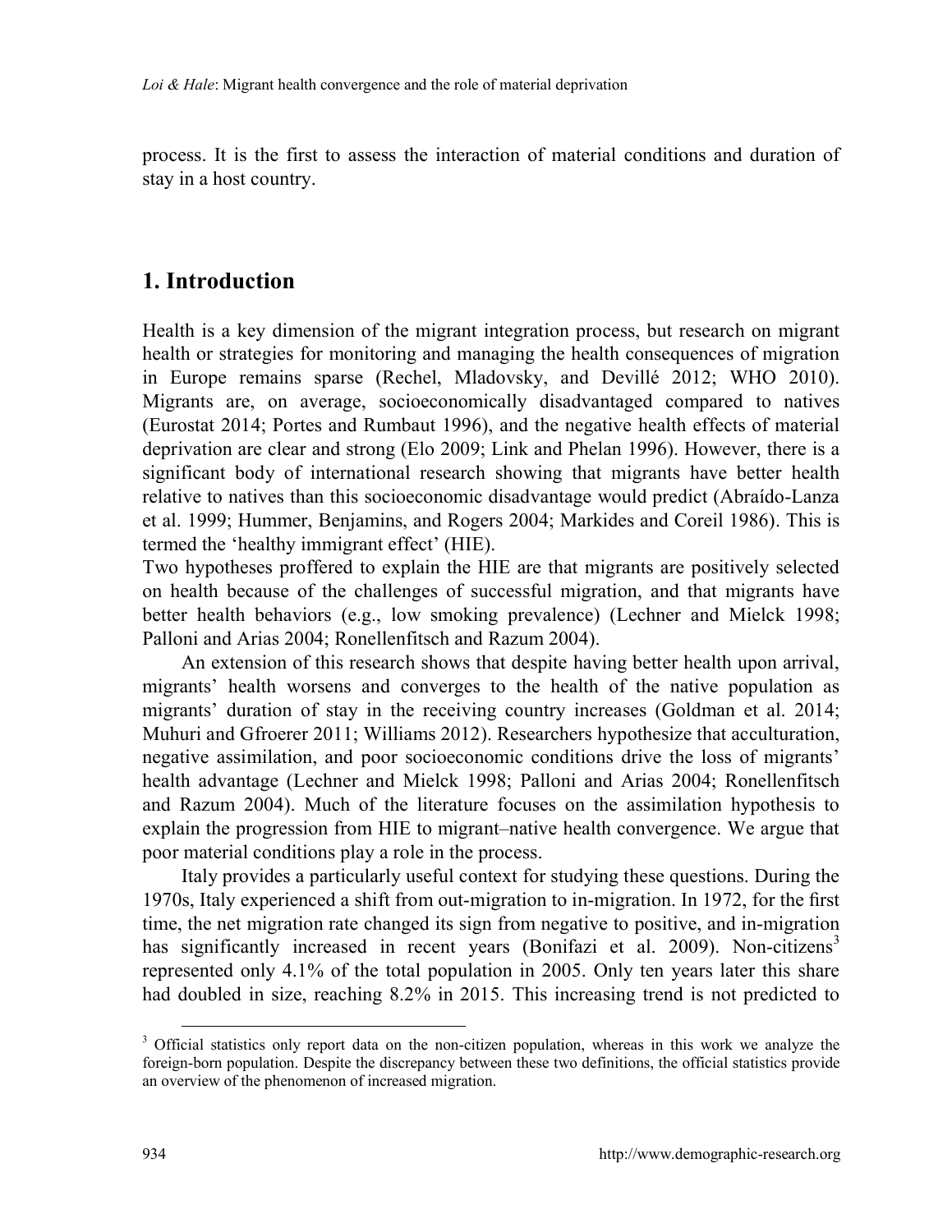slow down or stop in the near future. Indeed, Istat projects an increase of up to 16.0% in non-citizens regularly residing in the country by 2035 and of up to 23.0% by 2065. Italy, then, has a vested interest in understanding the drivers of migrant–health convergence. Various migration streams, originating from different regions, characterize Italian migration history. The different cohorts that have in-migrated to Italy are heterogeneous; therefore, we must pay attention to this heterogeneity when analyzing migrant health, as it can affect the health selection process.

Furthermore, population ageing in high-income countries (HIC) is predicted to create economic opportunities for working-aged individuals from low- and middleincome countries (LMIC), leading to increased migration flows from LMICs to HICs (Bloom et al. 2015). Therefore, the factors contributing to the long-term health of immigrants is a policy issue that is relevant across Europe, the United States, and Canada.

The published research on migrant health in Italy is thus far mainly descriptive, and has only just begun to address mortality (Bruzzone and Mignolli 2014), hospitalizations (Pugliese et al. 2014), work-related health problems (Salvatore et al. 2013), perinatal health outcomes (Cacciani et al. 2011), self-reported health, and healthcare utilization (Caselli, Loi, and Strozza 2017; Loi et al. forthcoming). We contribute to this literature by using the Italian context as a case study to answer the following questions: (1) Is there a migrant–native health gap in Italy in self-rated health (SRH), chronic morbidity, and/or global activity limitations (GALI)? (2) How is duration of stay associated with migrants' health convergence? and (3) Does material deprivation intersect with duration of stay to affect the rate of migrant–native health convergence?

### **1.1 Healthy immigrant effect**

Two common explanations in the US-focused literature for the HIE are selectivity of migrants and cultural factors (Bostean 2013; Markides and Coreil 1986; Perreira and Ornelas 2011). The first hypothesis refers to the selective nature of migration: healthiest individuals are more likely to initiate migration and to reach the destination countries. Once there, some research has found first generation migrants have healthier behaviors, including lower rates of smoking and less alcohol use, as well as cultural factors that may be beneficial, such as familial and social support, e.g., living in two-parent and/or multi-generational families (Abraído-Lanza et al. 1999; Lara et al. 2005; Perreira and Ornelas 2011). Researchers hypothesize these factors contribute to migrants having better health outcomes than their native counterparts.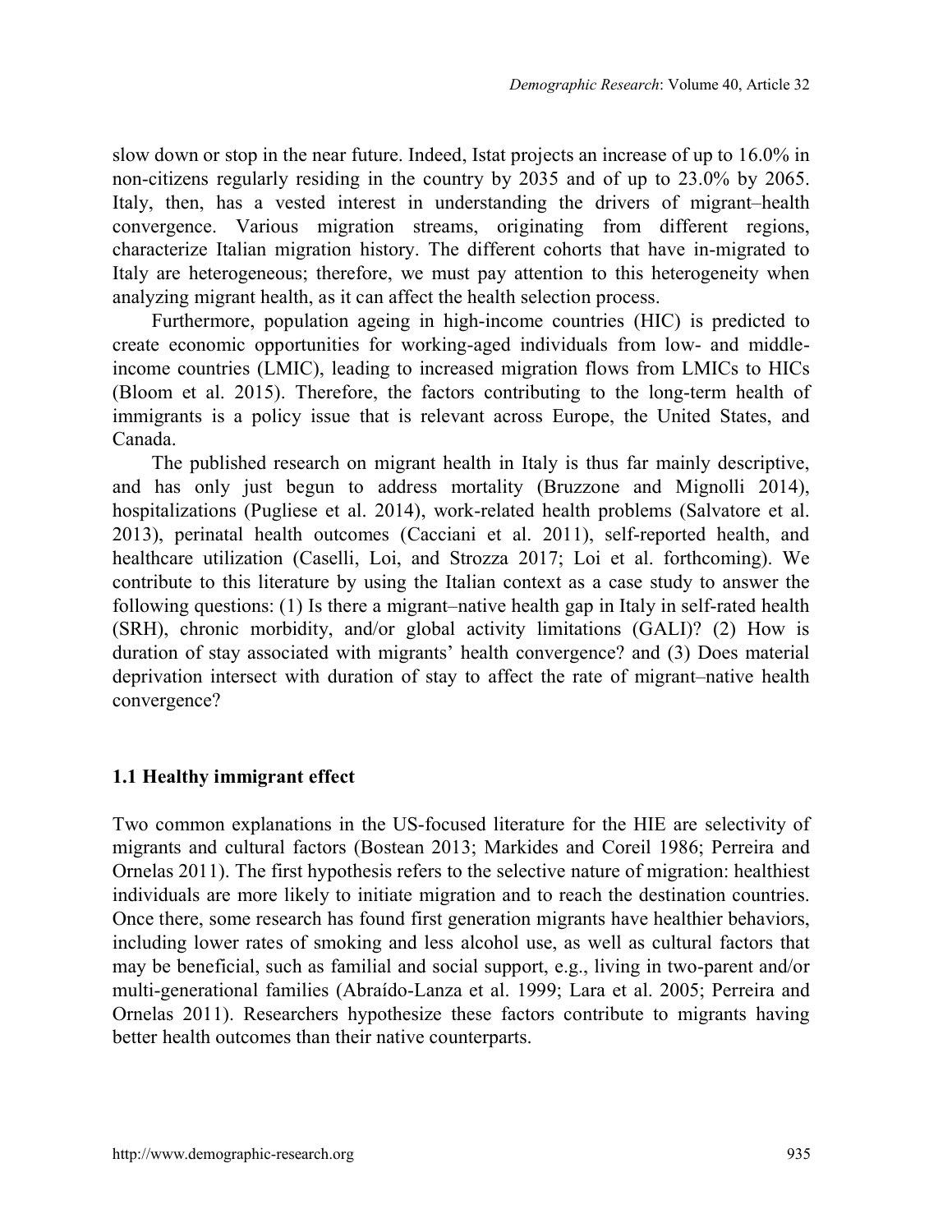In contrast to the depth and breadth of research on the HIE in the United States, the European research is more limited. Some research shows migrant groups have a mortality advantage in Germany (Razum et al. 1998), the Netherlands (Uitenbroek and Verhoeff 2002), and France (Brahimi 1980; Khlat and Courbage 1996). This mortality advantage is often referred to as the 'Mediterranean Migrants Mortality Paradox' (Khlat and Darmon 2003), analogous to the 'epidemiologic paradox' that has been well explored in the United States (Abraído-Lanza et al. 1999; Hummer, Benjamins, and Rogers 2004; Palloni and Arias 2004). The limited body of research concerning Italy generally shows better health conditions of migrants compared to natives. A recent literature review (Caselli, Loi, and Strozza 2017) summarizes that migrants have lower overall mortality (Bruzzone and Mignolli 2014), lower hospitalization rates (Pugliese et al. 2014), fewer physical limitations, fewer chronic conditions, and better self-rated health than natives. Like in the United States, there are some exceptions related to health outcome and region of origin (because of different regional health profiles). Italy is still at a very early stage of its in-migration history, meaning most migrants are recent migrants and therefore their better average health may stem from the healthy immigrant effect.

We therefore generate the following hypothesis:

*Hypothesis 1*: Healthy Immigrant Effect: Migrants will be, on average, less likely than native-born Italians to report activity limitations, chronic morbidity, and poor self-rated health.

This recent transition in Italy from an emigration to an immigration country was characterized by different region-specific migration streams. Figure 1 displays migrants' duration of stay by region of origin to show the significant change in the composition of migrants living in Italy in 2009, the date which the data used in this paper refers to. The majority of migrants who arrived in the 2000s originated in Eastern Europe and the new EU nations. By contrast, migrants from Africa and Asia were predominant among those who migrated in the 1990s or before (10+ years ago).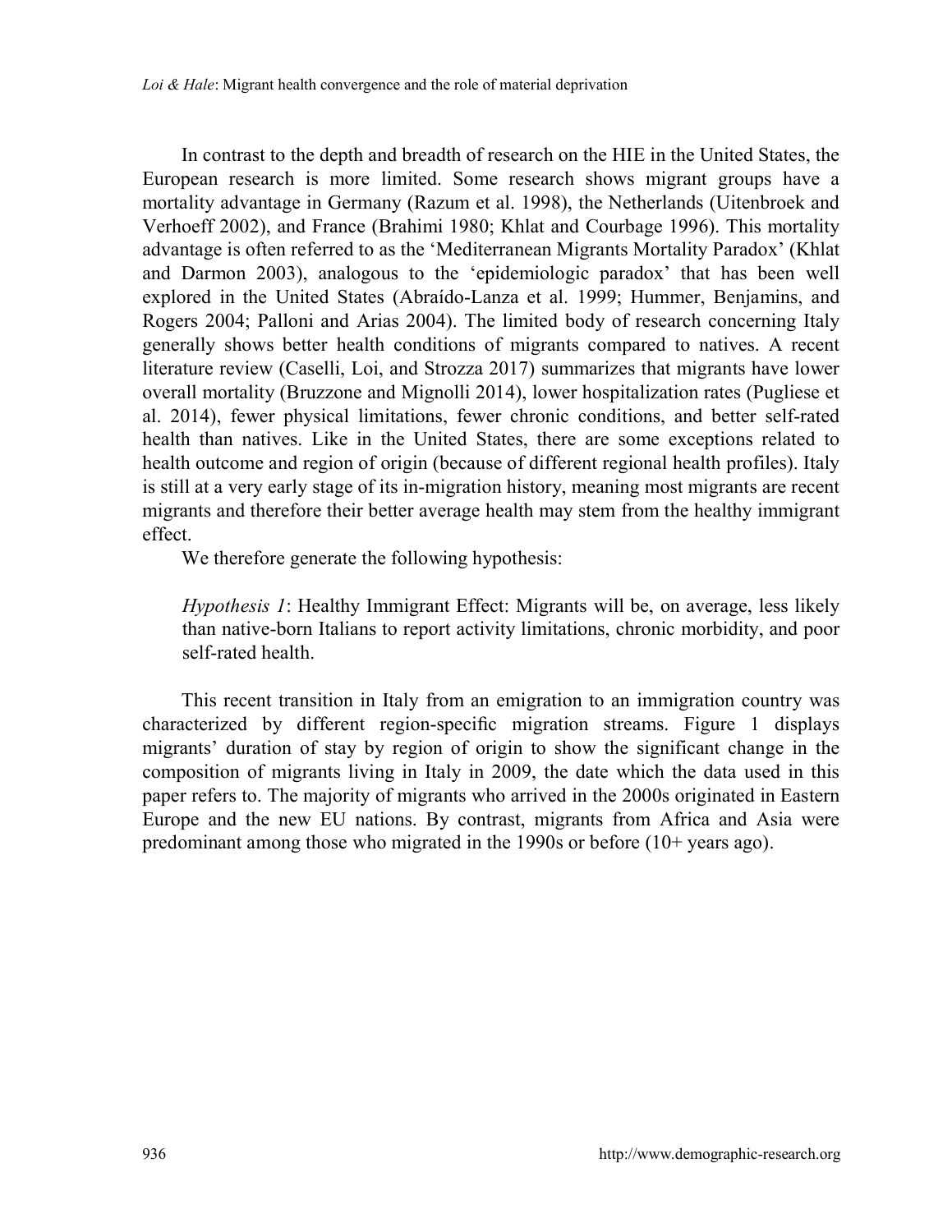### **Figure 1: Migrants' duration of stay in Italy by region of birth; percentage values and confidence intervals, 2009**



Because the propensity for onward or return migration of different migration cohorts or groups of migrants may vary by region of origin, we also conduct analyses on specific regions of origin.

#### **1.2 Migrant–native health convergence**

Most evidence indicates that migrant health deteriorates with increased duration of stay in the receiving country. Researchers have proposed many explanations for migrant– native health convergence, from exposure to low socioeconomic status (SES) and social exclusion to acculturation, including migrants adopting negative health behaviors like smoking and less healthy diets (Jasso et al. 2004). This process is often referred to as negative assimilation, as opposed to the classical model of assimilation. In fact, while the latter implies a reduction in social differences between migrants and natives due to migrants' upward mobility, health assimilation means migrants' health actually worsens (Abraído-Lanza, Echeverría, and Flórez 2016; Hamilton et al. 2011).

This weakening of the HIE over duration of stay has been observed in a large body of literature and for many different health outcomes, not only in the United States (Antecol and Bedard 2006; Jasso et al. 2004; Stephen et al. 1994) but also in Canada (Deri 2005; Newbold 2006; Ng 2011) and Australia (Biddle, Kennedy, and Mcdonald 2007; Chiswick, Lee, and Miller 2008). In the European context, research finds that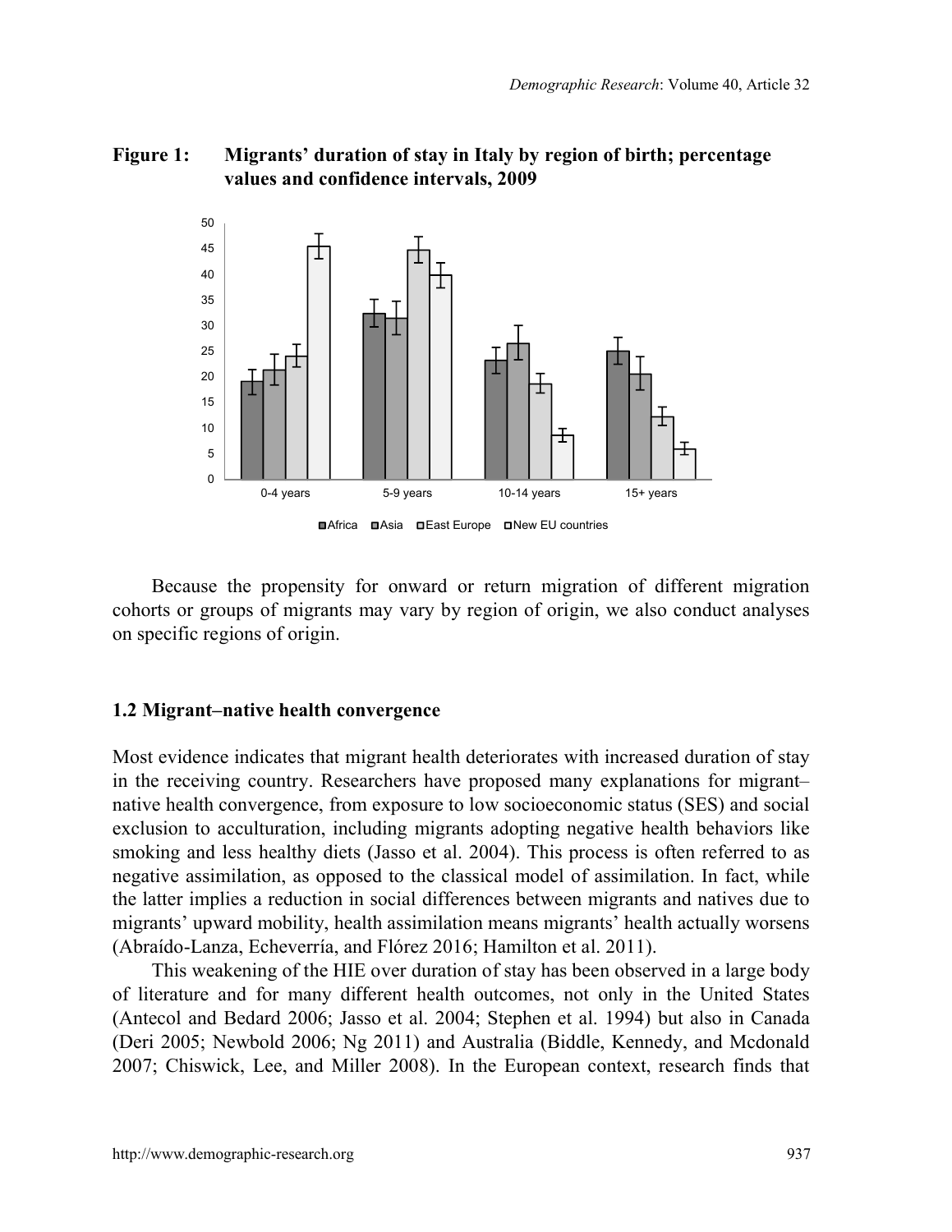migrants have worse self-rated health conditions than natives, but there is also significant cross-national heterogeneity (for a review see Nielsen and Krasnik 2010). In the Swedish city of Malmo (Lindström, Sundquist, and Östergren 2001), migrant men born in Western countries, Yugoslavia, and Arab countries and migrant women born in Yugoslavia and Poland appear to have poorer SRH than natives. In Sweden, migrants have an overall health advantage, but when controlling for age at arrival and duration of stay, young migrants display an excess mortality risk that disappears with longer duration of stay (Juárez et al. 2018). In the same country, Iraqis, particularly Iraqi women, have higher prevalence of poor self-rated health than natives (Bennet and Lindström 2018). In Great Britain, results show specific migrant subpopulations originating in South Asia have worse health than natives (Chandola 2001; Nazroo 1997). In Belgium, migrants are found to have a mortality advantage that varies by region of origin (Anson 2004). Moullan and Jusot (2014) find a North–South Europe health gradient, wherein migrants to France, Belgium, and Spain report worse SRH than natives, but migrants to Southern regions, including Italy, report better health than natives.

In light of the strong evidence for HIE, it is possible that these results are an artefact of analyzing a heterogeneous group of recent and long-term migrants, as a large proportion of this European research does not take into consideration duration of stay. For example, in regard to the North–South gradient, Italy has the shortest in-migration history of these sampled countries, so the stronger migrant health advantage in Italy might simply be attributable to the initial HIE, whereas the northern health disadvantage is driven by migrant–native health convergence over longer durations of stay. The only evidence of the convergence process specific to Italy is that there is a dissipation of the mortality advantage of internal migrants who move to the northern city of Turin, compared to Turin-born individuals (Rasulo et al. 2012). On the other hand, the observed country differences in the HIE may also be driven by different selection processes affecting the heterogeneous in-migrating populations in each European country. The same origin groups observed in different destinations may be subjected to different selection processes. Our data allows us to take duration of stay into consideration, providing an opportunity to examine whether the HIE is reduced over duration of stay in Italy. We therefore hypothesize:

*Hypothesis 2*: The reported health status of migrants in Italy with longer durations of stay will be more similar to that of natives than the reported health status of more recent migrants.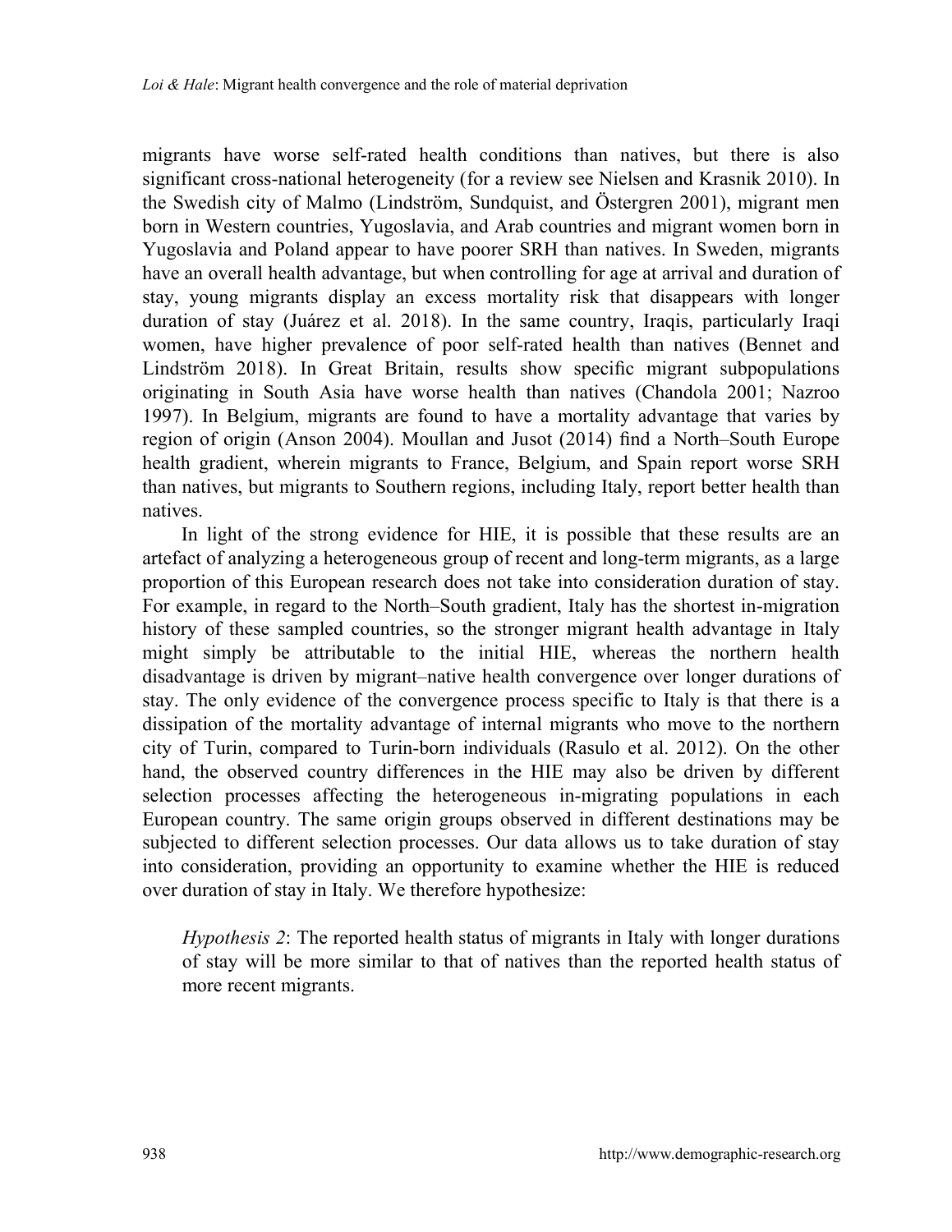#### **1.3 Material deprivation**

The negative effects on health of poverty and deprivation (Elo 2009; Marmot 2005) are clear and strong, though the causal mechanisms are various and change over time (Link and Phelan 1996). Recently, scholars have begun to study the link between health and measures of relative deprivation, which takes into consideration not only absolute needs like food and shelter but also access to participation in a particular society, such as having a telephone (Kawachi, Subramanian, and Almeida-Filho 2002; Pförtner and Elgar 2015). Material deprivation is, thus, an especially useful measure, as it takes into account both absolute and relative deprivation (Pförtner and Elgar 2015). As such, material deprivation is related to both individual socioeconomic status and contextual conditions such as social exclusion. Poor socioeconomic conditions are found to be largely responsible for the loss of the migrant health advantage in the United States (Riosmena et al. 2015).

The European research has focused on both the role of migration in influencing the relationship between health and area-based deprivation (Boyle, Norman, and Rees 2002) and how individual material deprivation plays a role in affecting migrants' health outcomes (Borrell et al. 2008; Malmusi, Borrell, and Benach 2010). Boyle, Norman, and Rees (2002) investigate the relationship in Scotland between internal migrants' health and regional deprivation and find no evidence that migration affects the relationship between area-based deprivation and long-standing limitations. In Catalonia, both inter-regional and international migrants are more likely than natives to report poor health, and both low-SES and deprived migrants have worse SRH than natives in the same conditions (Borrell et al. 2008). Malmusi, Borrell, and Benach (2010) observe an increased likelihood of reporting poor health for individuals in poor conditions who migrated from poorer regions. Excess risk of poor health for individuals in disadvantaged economic situations is to some extent supported, but only for women. The authors suggest that these effects might still be partly counterbalanced by health-related selection processes that influenced the likelihood of migration and return migration.

Migrants who live under the stressful conditions of material deprivation may experience a faster deterioration of their health (i.e., hastened migrant–native health convergence) over duration of stay than their less-deprived migrant counterparts. We thus hypothesize that:

*Hypothesis 3*: Material Deprivation: Self-reports of activity limitations, chronic morbidity, and poor health will be closer to that of natives at shorter durations of stay for materially deprived migrants than for non-deprived migrants, i.e., convergence to natives happens at shorter durations of stay for those who are materially deprived.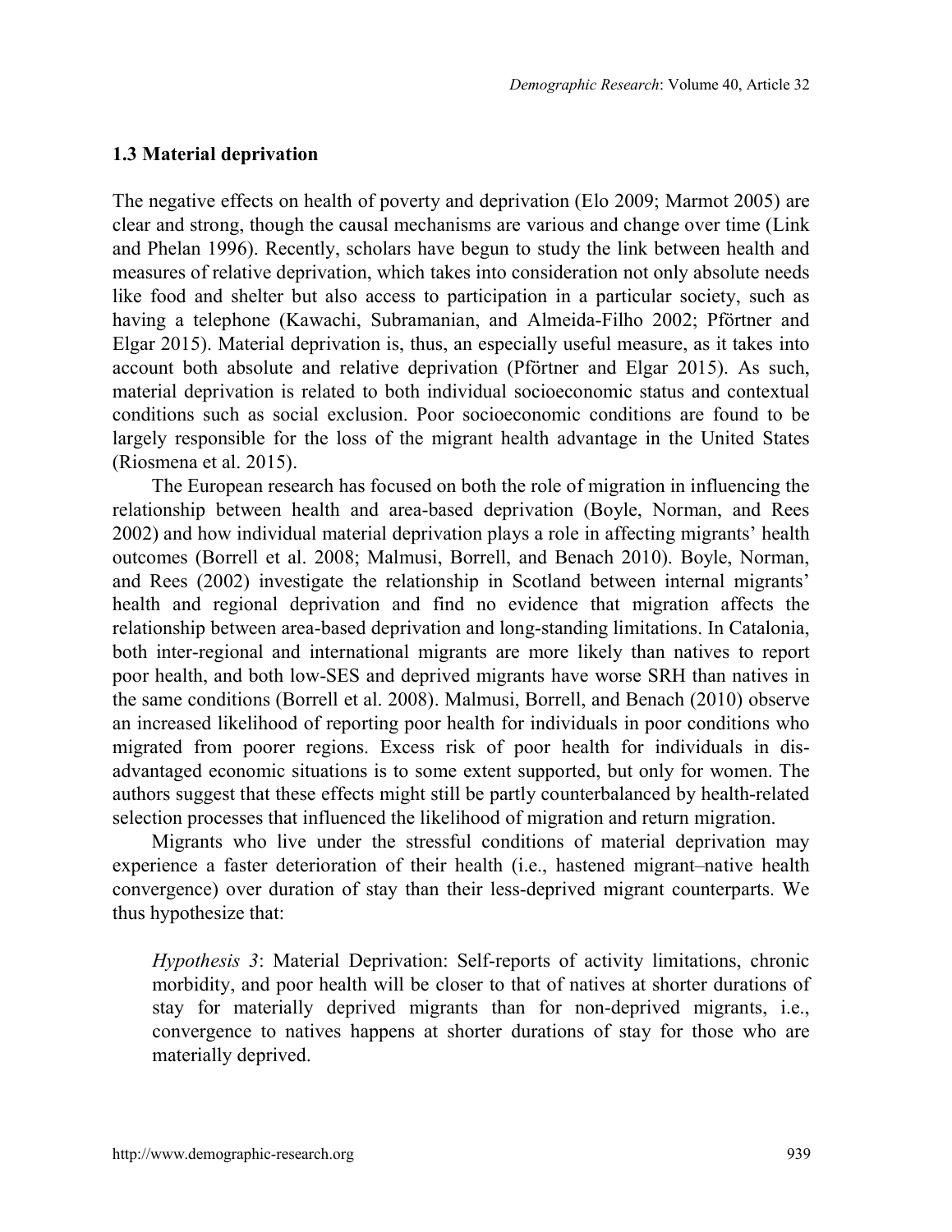*Loi & Hale*: Migrant health convergence and the role of material deprivation

In this data, material deprivation is measured at the same time as the health outcomes. This means that we cannot test the direction of the relationship, i.e., health concerns may cause material deprivation through financial burden and/or economic inactivity. However, as Italy provides universal health care coverage, medical bankruptcy is less common in Italy than in other nations. It is still possible that people's economic activity is impacted by health concerns. Nevertheless, migration to Italy for the most part originates in regions that are poorer than the receiving context. The most numerous migrant stocks in Italy originated from sub-Saharan and North African countries, Eastern European countries, and South East Asia. The main reason for inmigration is economic, meaning that most of the migrants are in-migrating to find a better socioeconomic context than in the originating regions. Migrants, thus, are more likely to begin their time in Italy positively selected on health but materially deprived, which suggests that material deprivation precedes poor health.

# **2. Data and methods**

### **2.1 Data**

We use data from two pooled surveys conducted by Statistics Italy (Istat) in 2009: the Italian module of the European Statistics on Income and Living Conditions (Eu-Silc, It-Silc in Italy) (Istat 2009a) and the It-Silc – Ad Hoc Module for the non-citizen population (It-Silc AHM) (Istat 2009b). It-Silc surveys a nationally representative sample of the resident population and includes questions on income, social exclusion, and living conditions. In addition to the standard scheme, the 2009 module focuses on material deprivation, which makes it ideal to address our research questions. It-Silc AHM was designed to collect data only on a representative sample of the non-citizen population. It follows the contents and the methodology of the original survey, contains specific information about migration, and, given the specificity of the target population, the questionnaire is translated into the ten most common languages spoken in Italy by migrants. The sample is post-stratified by geographic area, accounting for the number of families with non-citizen members and the number of non-citizen individuals residing in each area. These adjustments ensure representativeness of the non-citizen population residing in Italy by macro-area (Ripartizioni) and by citizenship.

We pool data from the 2009 It-Silc and the It-Silc AHM. As suggested by Istat, we exclude families with at least one non-citizen member from the general It-Silc to avoid over-representing the non-citizen population in the final dataset, and we validate the new dataset to ensure the correct functioning of the sampling weights.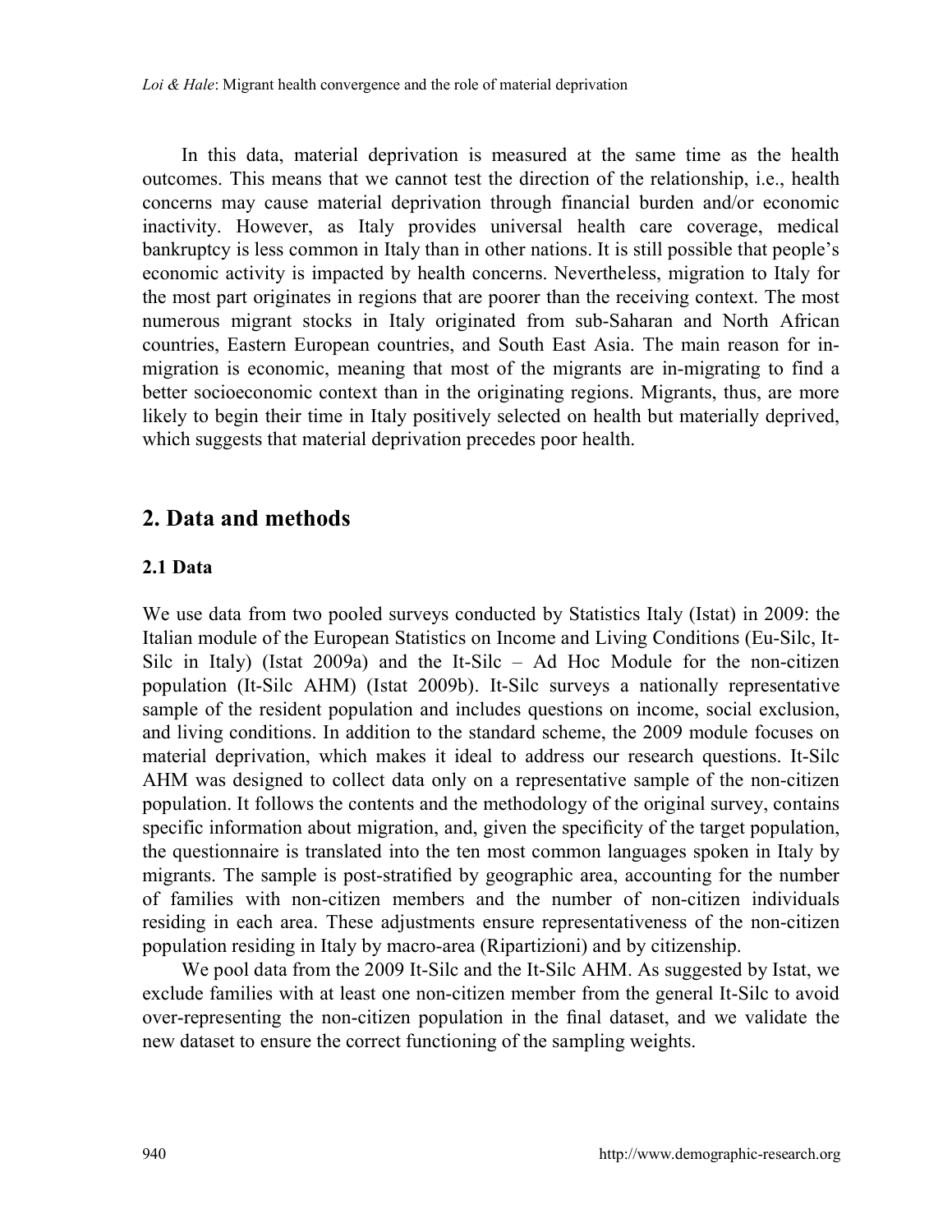#### **2.2 Health outcomes**

It is crucial to consider the suitability of health indicators for comparison across groups or societies characterized by different cultures and different disease distributions (Braveman et al. 2010; Burgard and Chen 2014). Therefore, to limit problems of comparability, we include multiple indicators of morbidity that define three different dimensions of health: (1) Global Activity Limitation Indicator (GALI), (2) self-reported Chronic Morbidity (CM), and (3) Self-Rated Health (SRH). These are the only three health measures in the It-Silc and It-Silc AHM. We examine all three to mitigate validity concerns and to compare possible differences in the relationship between duration of stay and material deprivation across health dimensions.

We treat GALI as a binary measure for presence versus absence of activity limitations (limited/severely limited versus not limited at all) in the previous six months. Chronic Morbidity is a yes/no response to the question 'Do you have any longstanding illness or health problem?' We code SRH as dichotomous: very poor/poor versus fair/good/very good.

#### **2.3 Predictors**

Respondents were surveyed in January–December 2009, so duration of stay is the difference between 2009 and year of immigration, coded in 5-year groups (0–4, 5–9,  $10-14$ , or  $15+$  years).

According to Eurostat, material deprivation refers to "a state of economic strain and durables, defined as the enforced inability (rather than the choice not to do so) to pay unexpected expenses, afford a one-week annual holiday away from home, a meal involving meat, chicken or fish every second day, the adequate heating of a dwelling, durable goods like a washing machine, color television, telephone or car, being confronted with payment arrears (mortgage or rent, utility bills, hire purchase instalments or other loan payments)." We refer to the threshold suggested by Eurostat: an individual who cannot afford at least three of the nine items is considered to live in material deprivation.

#### **2.4 Controls**

In all our analyses we control for age (18–34; 35–49; 50–64), gender, marital status (married, never married, separated or divorced or widow(er)), education (primary versus secondary or higher), and Italian area of residence (North, Centre, South/Islands)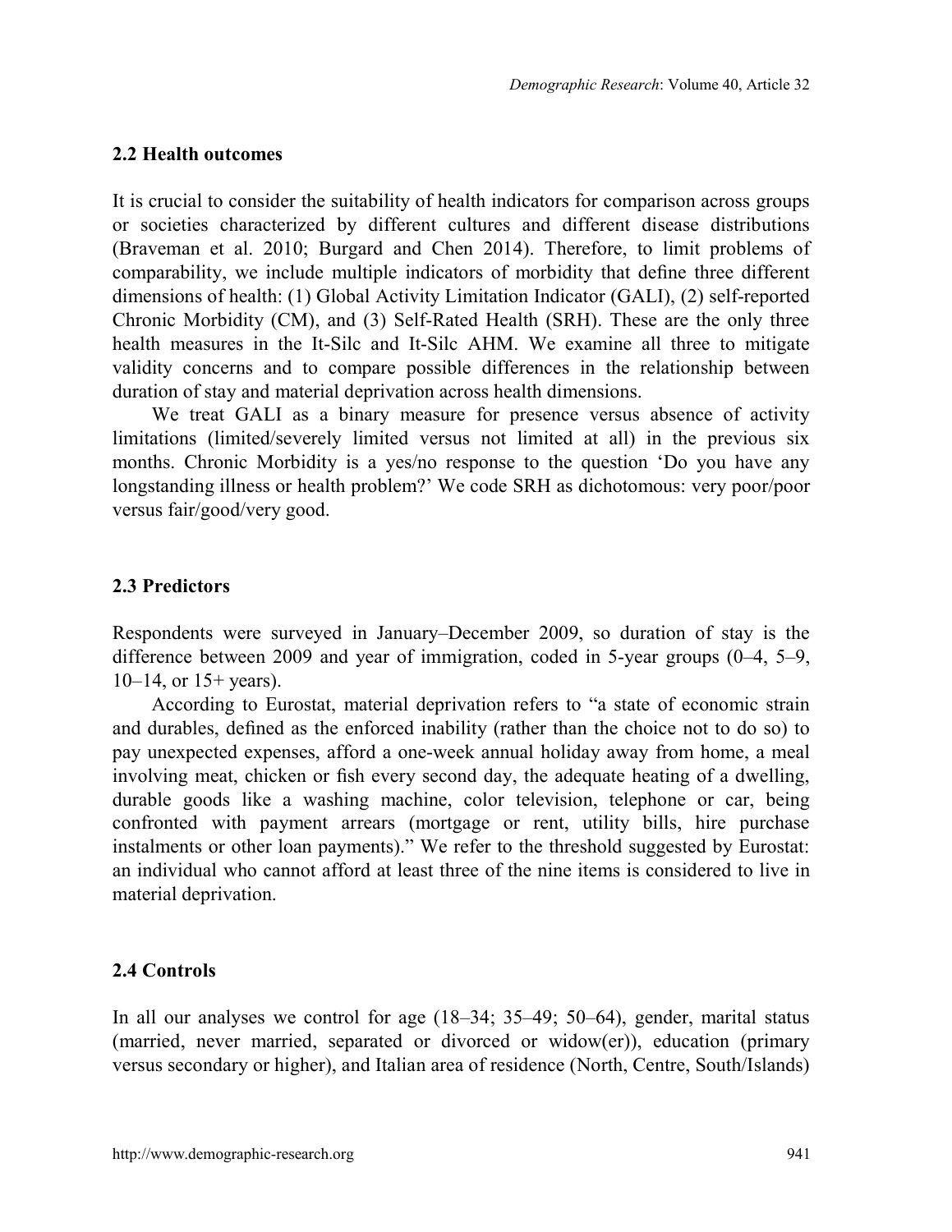because there are regional differences in health distributions (OECD 2015). We restrict analyses to ages 18–64. Young people usually have lower rates of physical morbidity, and in our sample only a small proportion of individuals under age 18 report poor health. Moreover, SRH is not very accurate for children/very young individuals because health begins to be conceptualized during childhood and adolescence, making selfrating unstable at younger ages (Breidablik, Meland, and Lydersen 2009). We use age 65 as the upper bound, as given the young age structure of the population, few foreignborn individuals in the sample are over age 65. We exclude migrants from South America and high-income countries due to small sample sizes. Area of birth is detailed in Table A-1 (in Appendix). The final sample size is  $n = 35.952$ .

### **2.5 Analytic strategy**

After briefly describing the target population, we first examine the association between nativity and health outcomes of GALI, CM, and SRH, controlling for sociodemographic characteristics of the individuals. Second, we use multivariate logistic regression to model the relationship between health outcomes and duration of stay, controlling for age, gender, marital status, educational level, and Italian area of residence. We use robust standard errors clustered by household. Further, we include region of birth to account for compositional changes in the migrant population across different migration cohorts. Third, we study the interaction between duration of stay and material deprivation. We display predicted probabilities of the health outcomes using Stata's margins command to avoid the incomparability of coefficients across logistic regression models and to display interactions in a more intuitive way (Allison 1999).

# **3. Results**

### **3.1 Descriptive results**

Because of Italy's ageing population and the young age structure of the non-citizen population, the difference between the age profiles of the two is remarkable. Registerbased statistics are available for citizen vs. non-citizen instead of native vs. foreignborn. The share of non-citizen young individuals  $(0-14)$  is higher than that of Italians  $(18.9\% \text{ vs. } 13.3\%)$ , while the share of elders  $(65+)$  is much lower  $(3.0\% \text{ vs. } 23.4\%)$ .

In addition to the differences in the age structure, there is a significant difference in the share of native-born versus foreign-born individuals living in material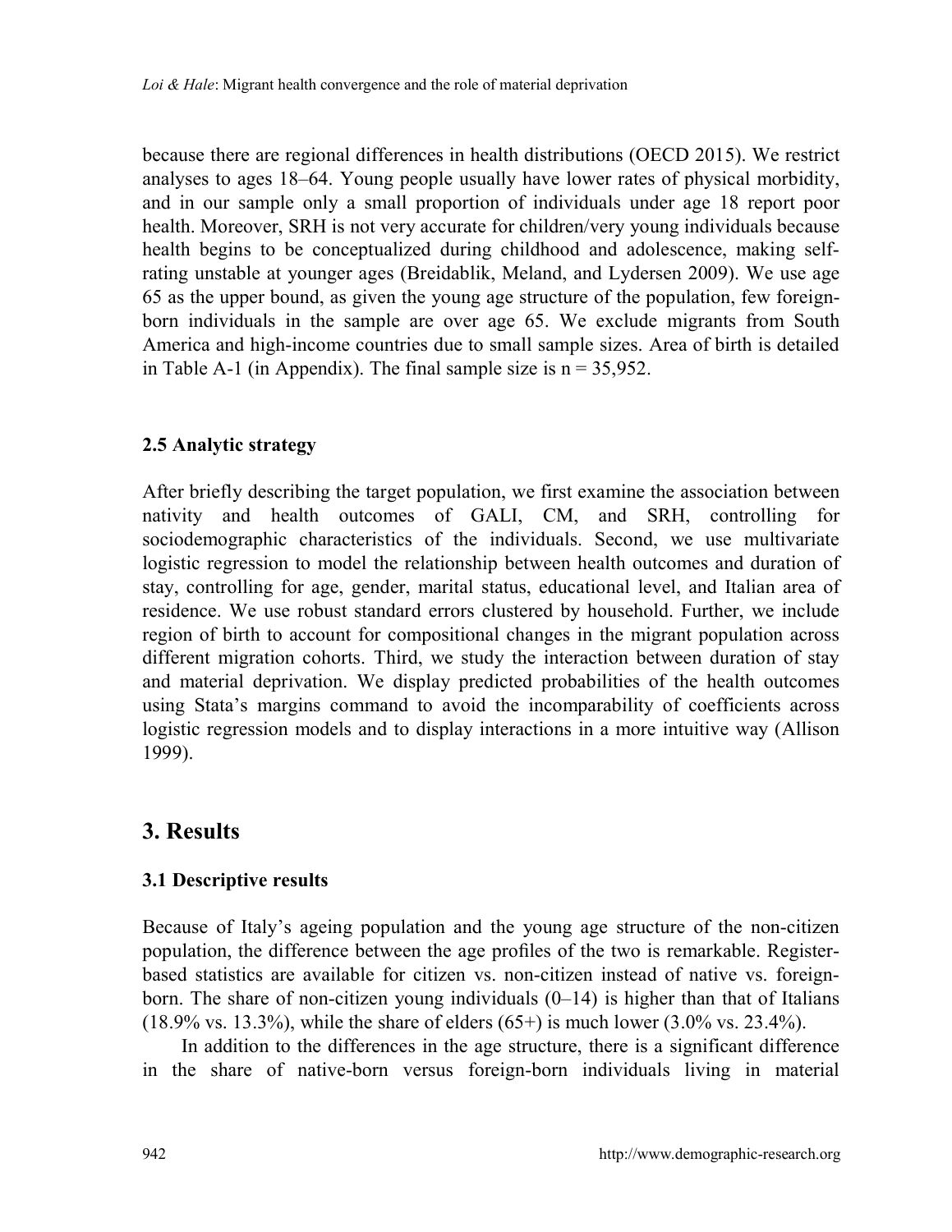deprivation (Table A-2 in Appendix). Approximately 35% of migrants live in material deprivation compared to 13% of natives. African-origin migrants are the most deprived group (50%) followed by Asians (39%). Eastern Europeans and individuals born in the new EU countries have a similar share of deprived individuals (28% and 29% respectively).

### **3.2 Hypothesis 1: Healthy immigrant effect**

As hypothesized, Table 1 shows that, on average, migrants are less likely to report GALI and CM than natives, net of age, gender, marital status, education, area of residence in Italy, and region of origin. The estimates for SRH are not significant. Also evident in Table 1 is the significant variability by region of origin, to which we will return.

|                          |            | CМ                  |                            |           | <b>SRH</b>                 |                          |           |                            |                 |
|--------------------------|------------|---------------------|----------------------------|-----------|----------------------------|--------------------------|-----------|----------------------------|-----------------|
| <b>Variables</b>         | <b>OR</b>  | <b>Robust</b><br>SE | CI                         | <b>OR</b> | <b>Robust</b><br><b>SE</b> | CI                       | <b>OR</b> | <b>Robust</b><br><b>SE</b> | <b>CI</b>       |
| Nativity                 |            |                     |                            |           |                            |                          |           |                            |                 |
| Ref. Native-born Italian |            |                     |                            |           |                            |                          |           |                            |                 |
| Africa                   | $0.623***$ | (0.057)             | $0.522 - 0.745$ 0.546***   |           | (0.052)                    | $0.453 - 0.657$ 0.827    |           | (0.116)                    | $0.628 - 1.089$ |
| Asia                     | $0.475***$ | (0.058)             | $0.374 - 0.604$ 0.446***   |           | (0.057)                    | $0.348 - 0.572$ 0.889    |           | (0.147)                    | $0.643 - 1.228$ |
| East Europe              | $0.638***$ | (0.053)             | $0.542 - 0.750$ $0.646***$ |           | (0.054)                    | $0.548 - 0.762$ 0.871    |           | (0.104)                    | $0.690 - 1.100$ |
| New EU entries           | $0.455***$ | (0.041)             | $0.382 - 0.542$ 0.442***   |           | (0.040)                    | $0.369 - 0.529$ 0.699**  |           | (0.084)                    | $0.552 - 0.885$ |
| Constant                 | $0.133***$ | (0.009)             | $0.116 - 0.153$ 0.138***   |           | (0.010)                    | $0.120 - 0.159$ 0.039*** |           | (0.004)                    | $0.032 - 0.048$ |
| Observations             | 36.011     |                     |                            | 36.187    |                            |                          | 36.925    |                            |                 |
| Log likelihood           | $-14081$   |                     |                            | $-13604$  |                            |                          | $-7411$   |                            |                 |
| Chi <sub>2</sub>         | 2017       |                     |                            | 1528      |                            |                          | 803       |                            |                 |

| Table 1: | Foreign-versus native-born Odds Ratios of activity limitations,   |
|----------|-------------------------------------------------------------------|
|          | chronic morbidity, and poor self-rated health, adjusted for age,  |
|          | gender, marital status, education, and area of residence in Italy |

*Note*: Robust standard errors in parentheses; \*\*\* p<0.001, \*\* p<0.01, \* p<0.05, + p<0.1.

#### **3.3 Hypothesis 2: Migrant–native health convergence**

We next test Hypothesis 2, that health conditions of migrants will be more similar to the native-born Italian population for migrants who have a longer duration of stay. Figure 2 shows the odd ratios (OR) of each health outcome for migrants compared to the nativeborn by duration of stay, net of age, sex, marital status, education, and Italian area of residence. As duration of stay increases, the value of all ORs approach 1, indicating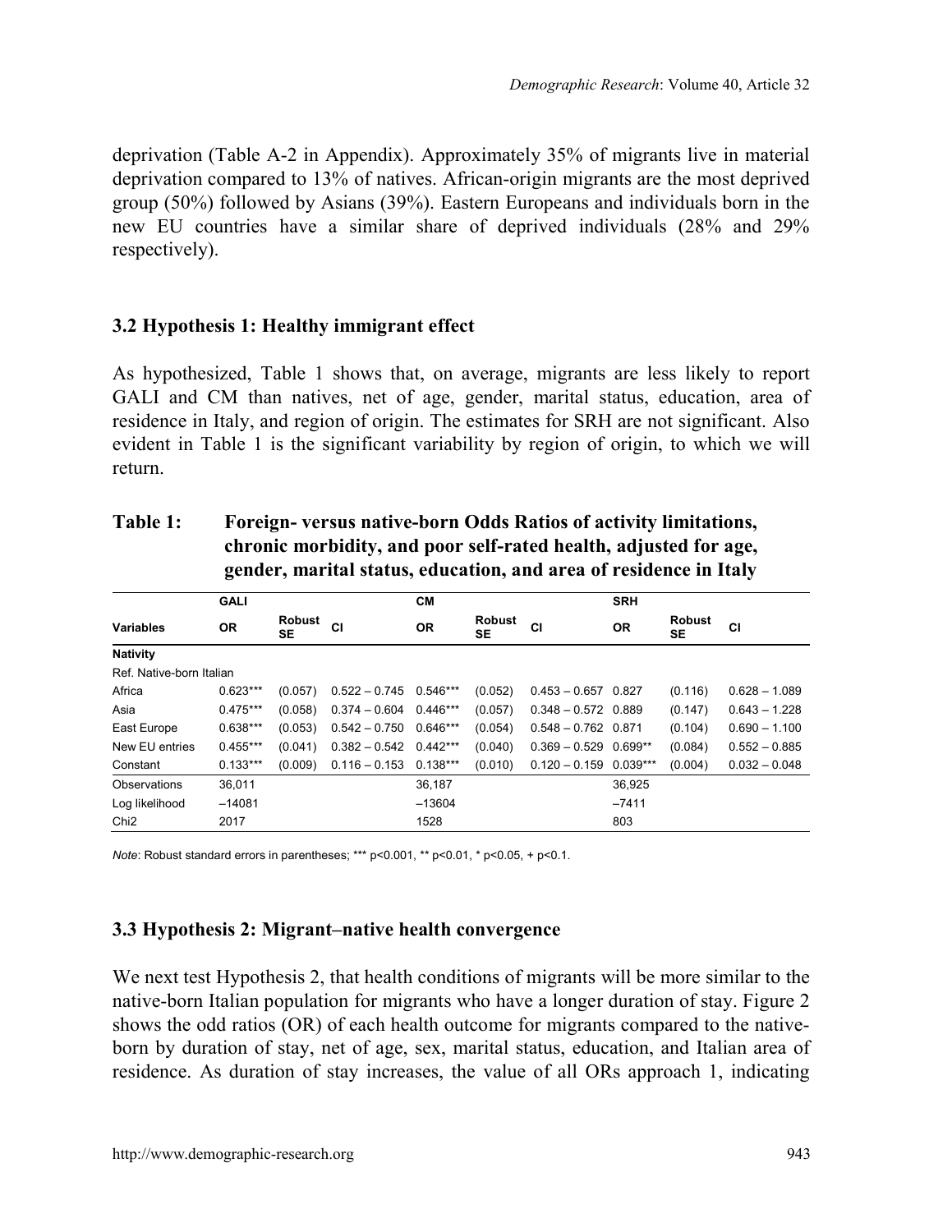convergence. The health gap between migrants and natives is clearly narrower for migrants who have lived in Italy for 10 years or more.

### **Figure 2: Odds ratios of GALI, CM, and SRH by duration of stay compared to native-born Italians, adjusted for covariates (Reference category: natives)**



Compared to natives, migrants who have lived in Italy for less than 5 years are 50%–70% less likely to report activity limitations (OR 0.38, CI 0.32–0.45), chronic morbidity (OR 0.36, CI 0.30–0.40), and poor/very poor health (OR 0.51, CI 0.40–0.70), net of controls. However, migrants who have been in Italy 5–9 years are only half as likely as more recent migrants to report poorer health. By 10 or more years of stay the gap is even narrower (GALI OR 0.7, CI 0.60–0.90; CM OR 0.7, CI 0.60–0.80). Once migrants have been in Italy ten years or more, they are as likely to report poor health as natives, once adjusted (full model in Appendix, Table A-4). Presence of activity limitations and chronic morbidity display a similar pattern, although they are still statistically significantly different.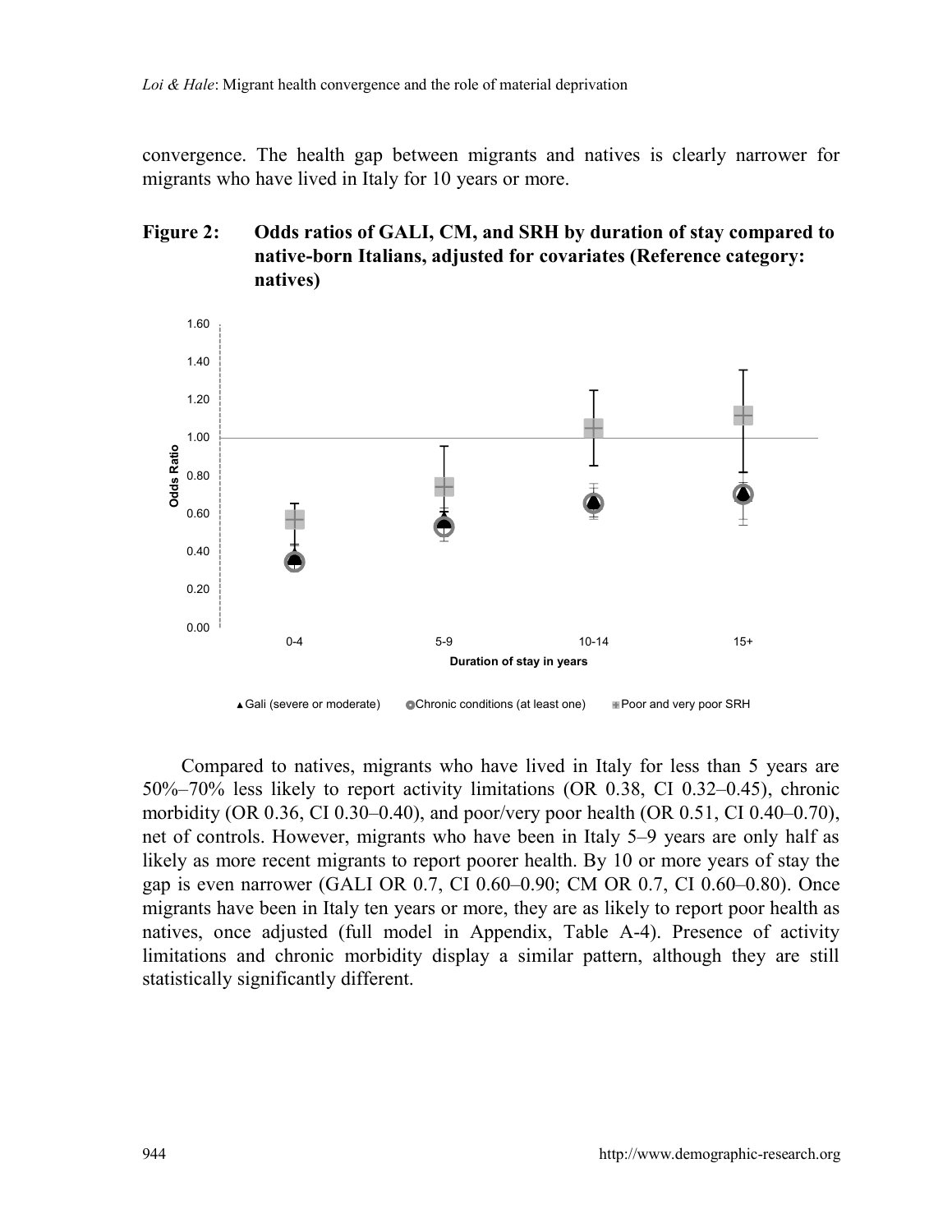### **Figure 3: Odd ratios of health outcomes by duration of stay and region of birth, adjusted for covariates (Reference category: natives)**



#### **Activity limitations**

 $00-4$  years  $0.5-9$  years  $0.10+$  years





**o**0-4 years ● 5-9 years ● 10+ years

#### **Poor self-rated health**



o0-4 years 65-9 years 10+ years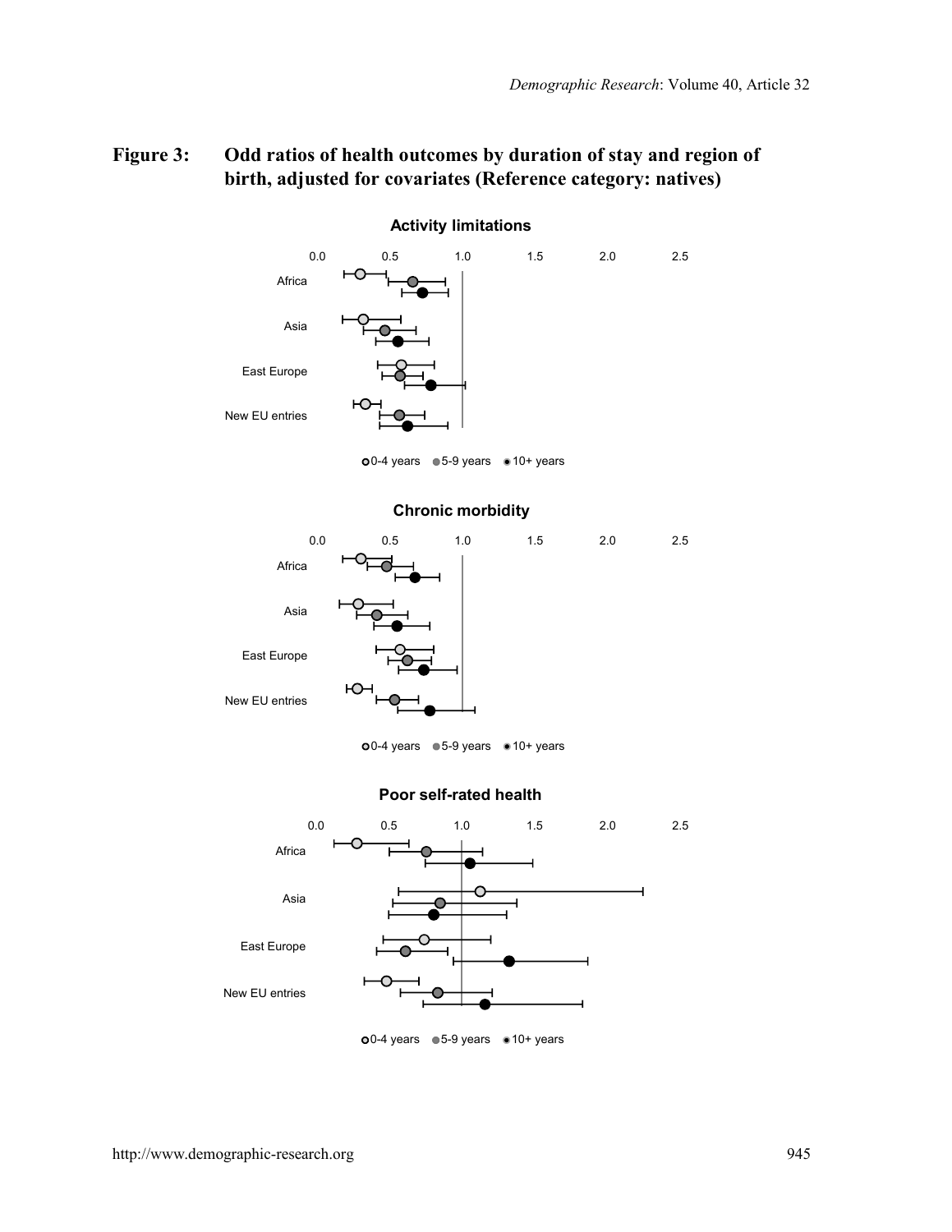Figure 3 shows the results of the analyses specific to region of origin. These analyses take into account some of the compositional differences in the migration cohorts that can have an influence on the selectivity process. From the results we can see that for all origin regions there is a clear gradient in the migrant–native health gap, such that it is smaller for groups who have been in Italy longer. This suggests the robustness of our previous results. All subgroups of migrants are significantly less likely than natives to report activity limitations and chronic morbidity in the years immediately after their arrival. Most subgroups also report poorer self-rated health, though not all ORs are statistically significant.

The migrant–native health convergence is particularly pronounced for Africans and immigrants from the new EU countries who initially have a strong HIE. Their health advantage appears to diminish more than the other groups'. The estimates for SRH are not statistically significant, but show the same pattern in terms of African- and new EU-origin migrants (full model in Appendix, Table A-6).

In sum, we find evidence for Hypothesis 2 that the HIE is less strong with duration of stay in Italy, suggesting migrant–native health convergence. This may be partially explained by material deprivation, as a large share of migrants to Italy are exposed to material deprivation post-migration, and those who live in material deprivation are more likely to suffer from poor health (Table A-3 in Appendix).

It is thus important to take material deprivation into consideration. Is material disadvantage driving this convergence process?

#### **3.4 Hypothesis 3: Material deprivation's association with health convergence**

Using natives as the reference, we analyze the interaction between duration of stay and material deprivation in order to explore whether migrants who have longer durations of stay and report living in conditions of material deprivation have health outcomes closer to natives than their non-deprived migrant counterparts. Do materially deprived migrants experience faster narrowing of the migrant–native health gap than nondeprived migrants?

In order to most clearly present these results, we estimate the predicted probability of each health outcome for migrants and natives who do or do not experience material deprivation (Figure 4). The models additionally adjust for age, sex, marital status, education, region of birth, and Italian area of residence. Figure 4 shows materially deprived, native-born Italians have worse health outcomes on all three measures. As predicted, taking material deprivation into consideration does attenuate the association between duration of stay and health (Table A-4 and Table A-5 in Appendix). However,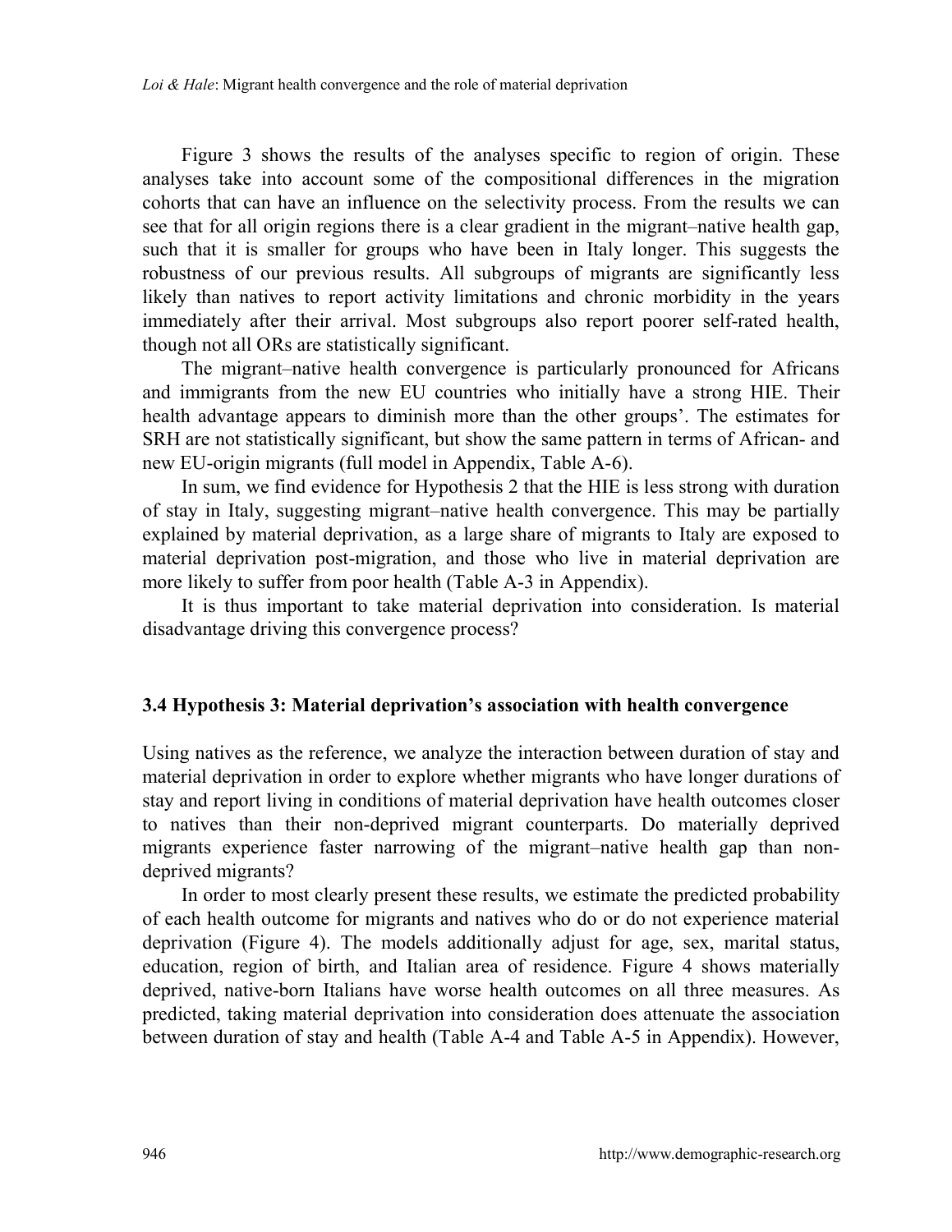as in Hypothesis 2, migrants appear to experience the same trend of worsening health across all three measures the longer they are in Italy, even net of material deprivation.

### **Figure 4: Predicted probability of GALI, chronic morbidity, and SRH by duration of stay and material deprivation, adjusted for covariates (Reference category: natives)**



One way to interpret Figure 4 is to consider the slopes of the lines that could be drawn across the triangles (materially deprived) and the circles (not deprived). Materially deprived migrants have a much higher likelihood of reporting health problems than native-born Italians. These results are evidence for Hypothesis 3.

Migrants from different regions of origin experience dissimilar living conditions and are likely to encounter different contexts of reception in Italy. As aforementioned, migrants from Africa and Asia are significantly more likely to live in material deprivation than migrants from the new EU countries. We therefore conduct robustness checks for Hypothesis 3. Examining the interaction between material deprivation and duration of stay separately for each region of origin we obtain consistent results, though sample sizes are too small to generate adequate power (results available upon request).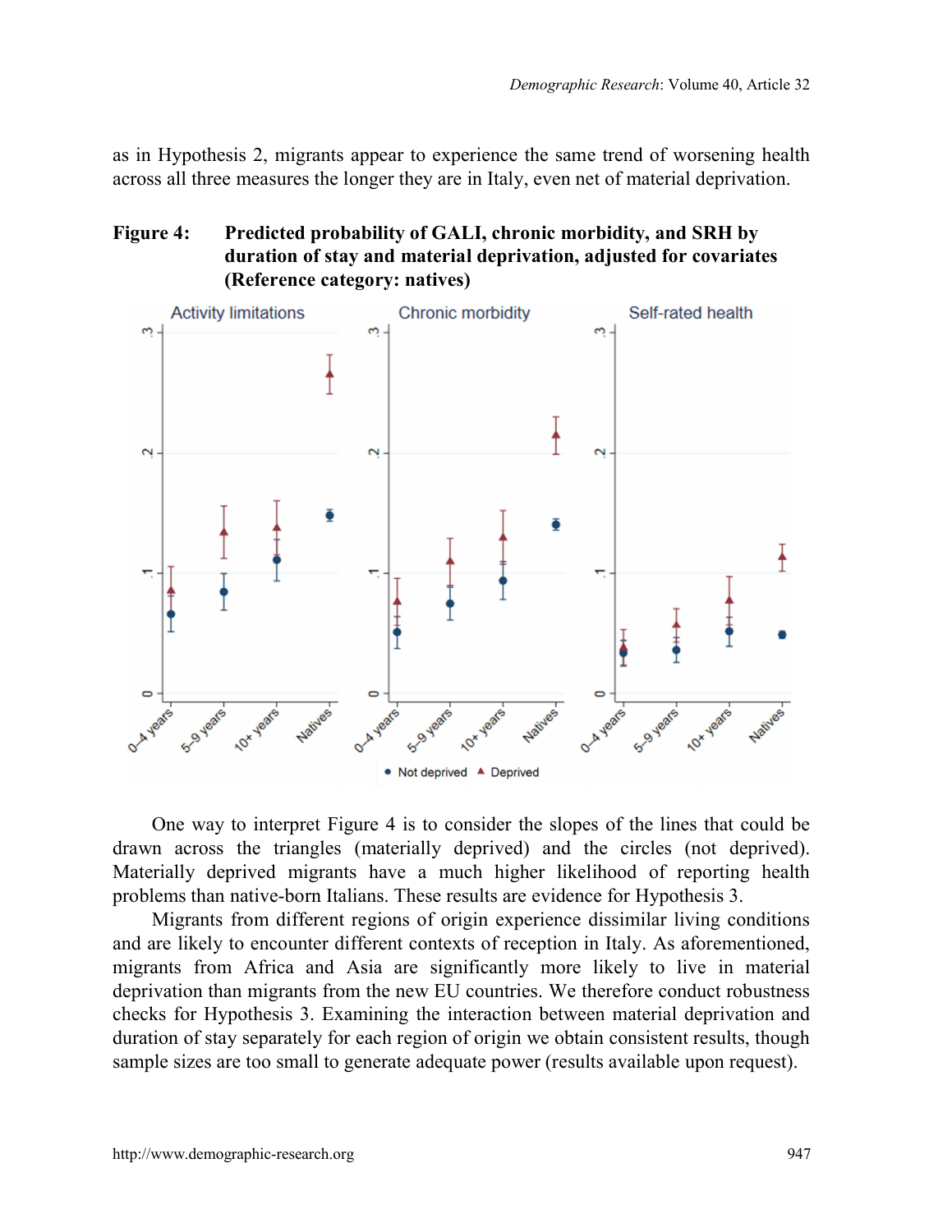# **4. Discussion and conclusion**

This paper studies the healthy immigrant effect, trends in migrant–native health convergence, and the role material deprivation may play in hastening that convergence. As evidence for our first hypothesis, migrants are less likely to report activity limitations and chronic morbidity or to rate their health as 'poor'. Our results support Hypothesis 1: there appears to be a HIE during the first period after arrival in Italy (0–4 years).

We also find support for our second hypothesis that there is migrant–native health convergence: as duration of stay increases the health of migrants deteriorates, weakening their advantage over natives. This convergence process exists regardless of birth region. Africans show a particularly strong pattern: they are the most selected at entry into Italy, but their health appears to deteriorate more quickly than migrants from other regions.

In testing our third hypothesis that material deprivation interacts with duration of stay, we find materially deprived migrants who have been in Italy longer have worse health (i.e., closer to natives' health) than migrants who may be protected by better socioeconomic conditions. The worst health outcomes are reported by the groups of migrants (by region of origin) with the highest share of individuals living in conditions of material deprivation.

This paper is not without limitations. Migrants may shift their health reference group from non-migrants in their region of origin, who may have poorer average health, to native-born Italians, who may have better conditions, thereby changing the way that migrants think about their health. To limit this issue we include multiple indicators of morbidity – not only self-rated health but also physical limitations and chronic morbidity, which are more objective measures. That all three of these outcomes show the same trends increases our confidence in the results.

The lack of longitudinal data in Italy means that we are limited to cross-sectional data to study a dynamic phenomenon, and that we cannot interpret our results in a causal manner. That our results are robust to sensitivity analyses, based on testing the same hypotheses on different regions of origin (available upon request), and consistent with previous evidence in the international literature, partially assuages our concerns. In countries that do have longitudinal data and when Italian longitudinal data becomes available, these data sources should be exploited to retest these hypotheses. In addition to exploring convergence by region of origin, an additional area of research worth investigating is whether there are gender differences in migrant health convergence. Other risk factors that are not measured in the data are likely to contribute to the health deterioration of migrants. In particular, poor working conditions and strenuous and physically demanding jobs can result in health risks. Different pathways of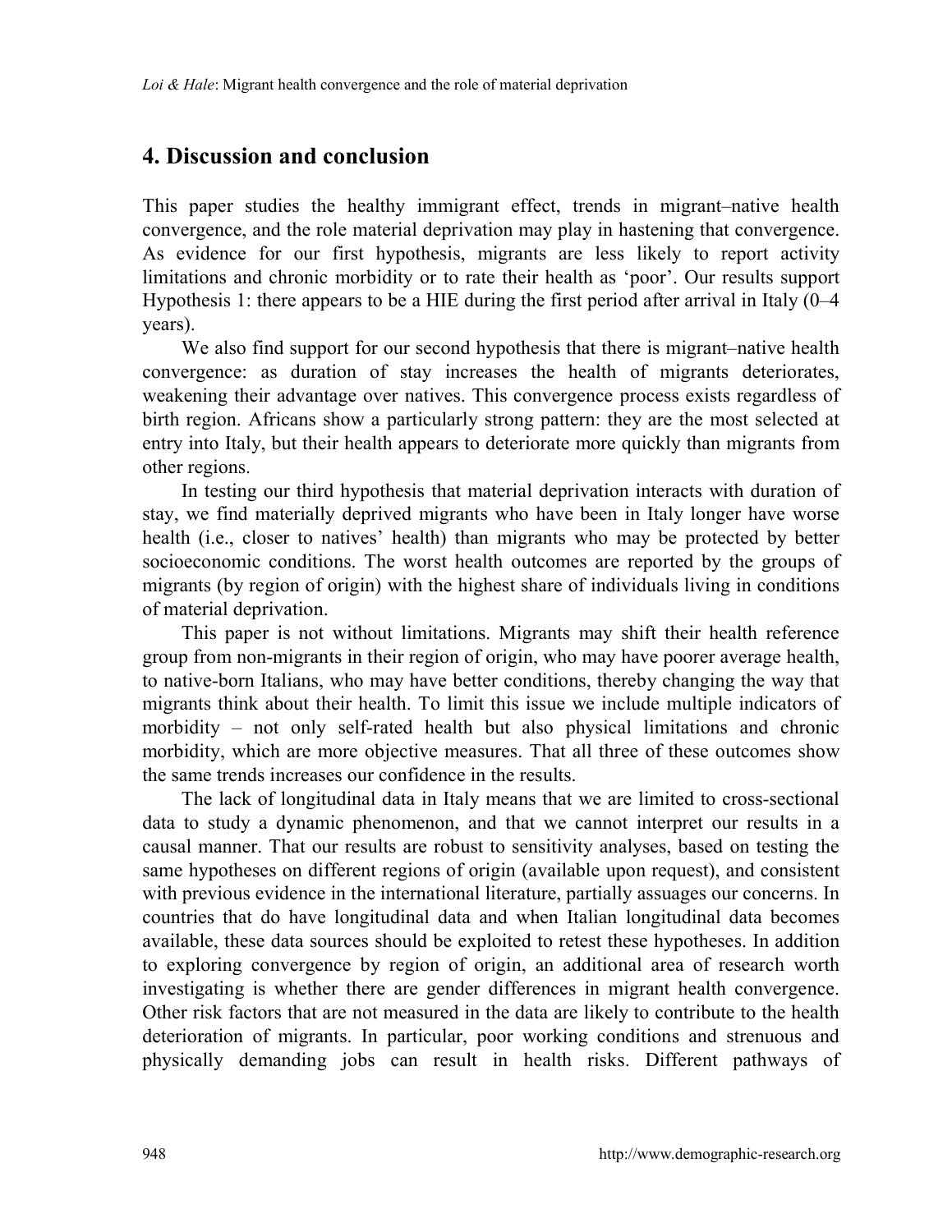discrimination (e.g., healthcare access, labor market, daily living) may be important factors in understanding deterioration of migrant health in the receiving contexts. When data becomes available, further research on the topic should include exposure to discrimination.

Material deprivation is measured at only one point in time, and therefore with our data we cannot disprove the possibility of reverse causation – that migrants' poor health causes their material deprivation. However, since most migrants to Italy are economic migrants, it is likely that those individuals who report material deprivation in 2009 have consistently experienced material deprivation, at least since their migration. Furthermore, the Italian National Health System provides comprehensive coverage for all Italian citizens and, since 2002, for all foreign citizens with legal residence (France, Taroni, and Donatini 2005). This universal coverage means health conditions are less likely to cause financial hardship in Italy than in nations with less generous welfare states.

In fact, our estimates may be downwardly biased: people who report no material deprivation in 2009 may have experienced a significant degree of poverty prior to that. One implication of this is that exposure to material deprivation may drive more of the migrant–native health convergence than our results indicate. Our results may also be downwardly biased because Istat sampled only 'regular' (authorized) migrants. Although this has not been studied in the Italian context, we hypothesize irregular (unauthorized) migrants may be more exposed to material deprivation, with the accompanying negative health effects, including faster migrant–native health convergence.

Because this data only includes migrants who have stayed in Italy, we cannot account for the effects of return migration (the so-called 'Salmon Bias') or healthy remigration (Wallace and Kulu 2014). Evidence is mixed for how health status affects return migration, with findings for both negative and positive health selection. Migrants may return to their countries of origin when severely sick (Abraído-Lanza et al. 1999; Riosmena, Wong, and Palloni 2013), upon reaching pension age (Rogers, Raquillet, and Castro 1978), or, conversely, when they are healthy (Sander 2007). If individuals return to their countries of origin when sick, our estimates would be biased downwards. Setting the upper age bound at 64 should help minimize negative health selection, given that severe health problems are more likely to occur at older ages. Despite these limitations, this paper provides a novel contribution to the literature on migrant health convergence and the role of material deprivation.

To conclude, we argue that socioeconomic disadvantage and social exclusion may erode the health capital with which migrants enter receiving countries (HIE). The migrant–native health convergence process will be exacerbated by ageing, when migrants enter higher risk ages for health frailties. In conclusion, if new receiving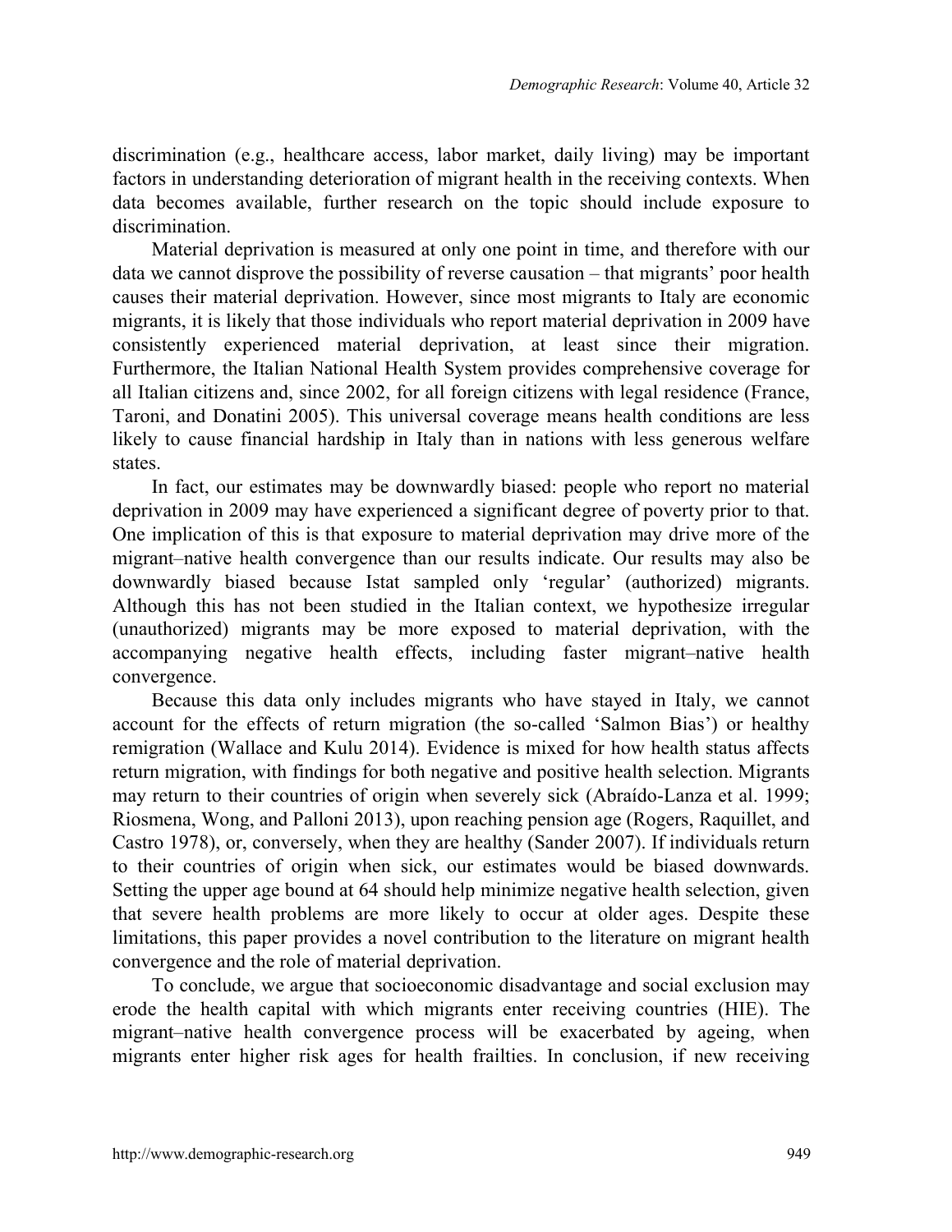countries like Italy do not design and implement specific policies addressing the social integration of migrants, the deterioration of the health conditions of migrants is likely to become a public health issue with consequences for overall healthcare system sustainability.

# **5. Acknowledgements**

This work is financially supported by the Max Planck Society within the framework of the research initiative "The Challenges of Migration, Integration and Exclusion" (WiMi).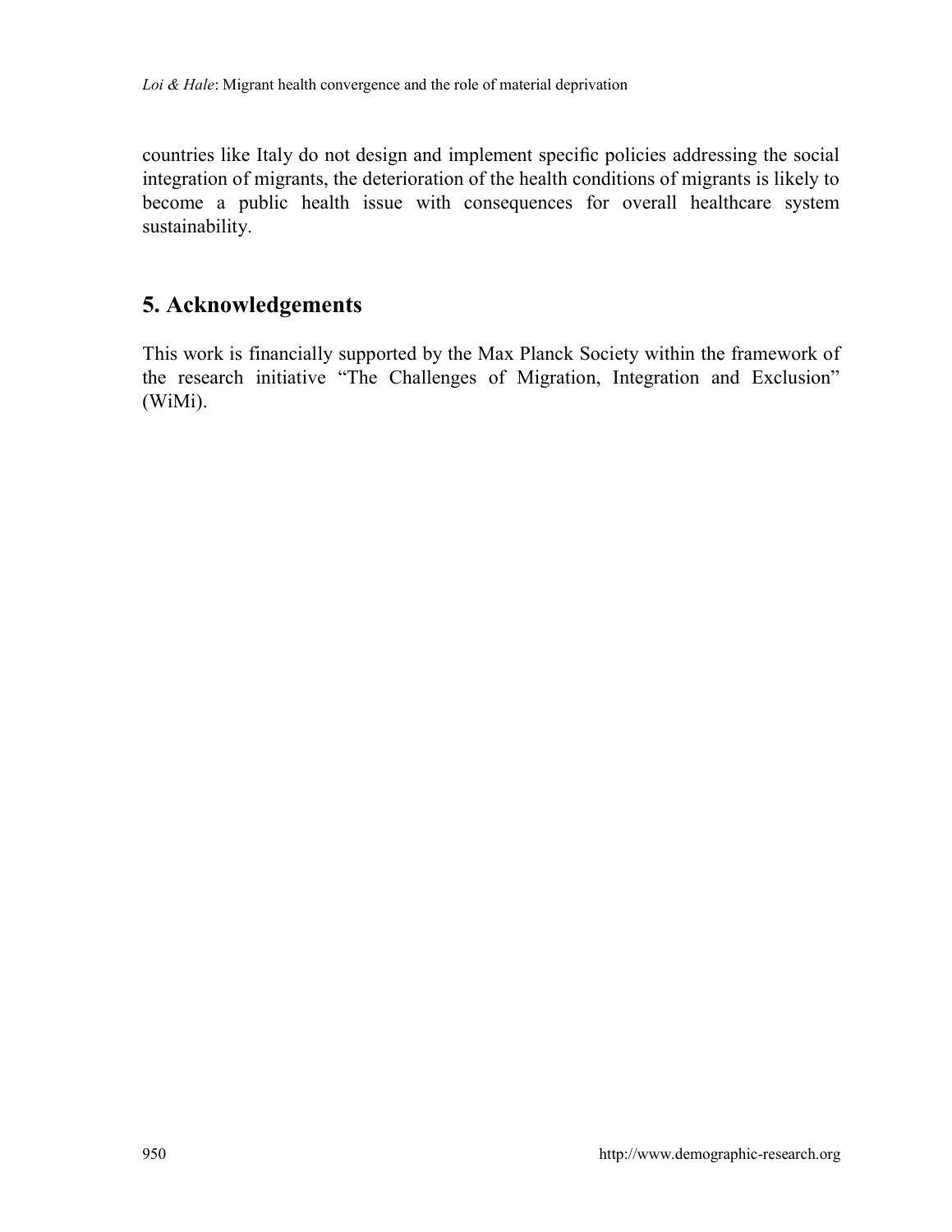## **References**

- Abraído-Lanza, A.F., Dohrenwend, B.P., Ng-Mak, D.S., and Turner, J.B. (1999). The Latino mortality paradox: A test of the 'salmon bias' and healthy migrant hypotheses. *American Journal of Public Health* 89(10): 1543–1548. [doi:10.2105/AJPH.89.10.1543.](https://doi.org/10.2105/AJPH.89.10.1543)
- Abraído-Lanza, A.F., Echeverría, S.E., and Flórez, K.R. (2016). Latino immigrants, acculturation, and health: Promising new directions in research. *Annual Review of Public Health* 37: 219–236. [doi:10.1146/annurev-publhealth-032315-021545.](https://doi.org/10.1146/annurev-publhealth-032315-021545)
- Allison, P.D. (1999). *Multiple regression: A primer*. Thousand Oaks: Pine Forge Press.
- Anson, J. (2004). The migrant mortality advantage: A 70 month follow-up of the Brussels population. *European Journal of Population* 20(3): 191–218. [doi:10.1007/s10680-004-0883-1.](https://doi.org/10.1007/s10680-004-0883-1)
- Antecol, H. and Bedard, K. (2006). Unhealthy assimilation: Why do immigrants converge to American health status levels? *Demography* 43(2): 337–360. [doi:10.1353/dem.2006.0011.](https://doi.org/10.1353/dem.2006.0011)
- Bennet, L. and Lindström, M. (2018). Self-rated health and social capital in Iraqi immigrants to Sweden: The MEDIM population-based study. *Scandinavian Journal of Public Health* 46(2): 194–203. [doi:10.1177/1403494817730997.](https://doi.org/10.1177/1403494817730997)
- Biddle, N., Kennedy, S., and McDonald, J.T. (2007). Health assimilation patterns amongst Australian immigrants. *Economic Record* 83(260): 16–30. [doi:10.1111/](https://doi.org/10.1111/j.1475-4932.2007.00373.x) [j.1475-4932.2007.00373.x.](https://doi.org/10.1111/j.1475-4932.2007.00373.x)
- Bloom, D.E., Chatterji, S., Kowal, P., Lloyd-Sherlock, P., McKee, M., Rechel, B., Rosenberg, L., and Smith, J.P. (2015). Macroeconomic implications of population ageing and selected policy responses. *The Lancet* 385(9968): 649– 657. [doi:10.1016/S0140-6736\(14\)61464-1.](https://doi.org/10.1016/S0140-6736(14)61464-1)
- Bonifazi, C., Heinz, F., Strozza, S., and Vitiello, M. (2009). The Italian transition from emigration to immigration country. New Delhi: IDEAs (IDEAs Working Paper 5).
- Borrell, C., Muntaner, C., Solà, J., Artazcoz, L., Puigpinós, R., Benach, J., and Noh, S. (2008). Immigration and self-reported health status by social class and gender: The importance of material deprivation, work organisation and household labour. *Journal of Epidemiology and Community Health* 62(5): e7. [doi:10.1136/](https://doi.org/10.1136/jech.2006.055269) [jech.2006.055269.](https://doi.org/10.1136/jech.2006.055269)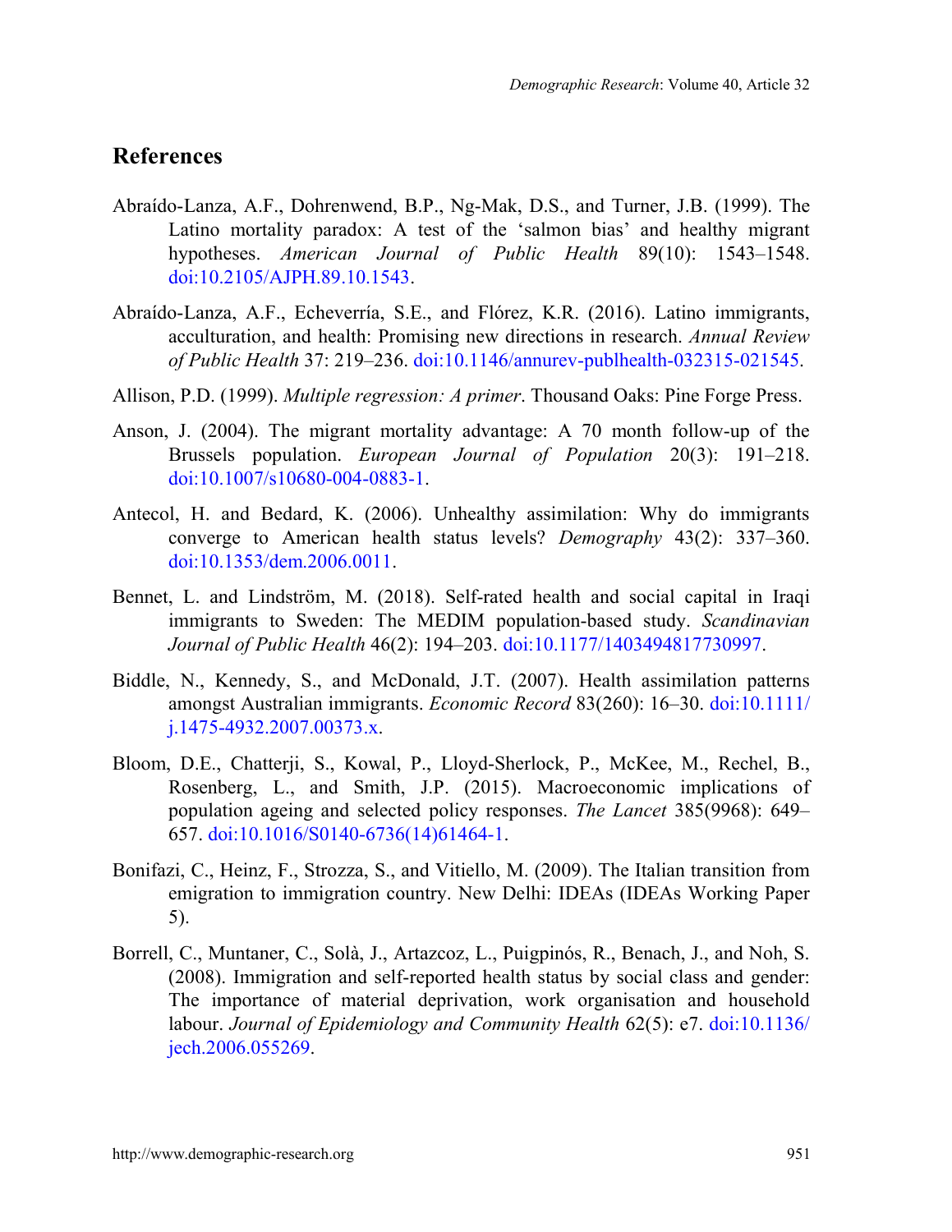- Bostean, G. (2013). Does selective migration explain the Hispanic paradox? A comparative analysis of Mexicans in the US and Mexico. *Journal of Immigrant and Minority Health* 15(3): 624–635. [doi:10.1007/s10903-012-9646-y.](https://doi.org/10.1007/s10903-012-9646-y)
- Boyle, P., Norman, P., and Rees, P. (2002). Does migration exaggerate the relationship between deprivation and limiting long-term illness? A Scottish analysis. *Social Science and Medicine* 55(1): 21–31. [doi:10.1016/S0277-9536\(01\)00217-9.](https://doi.org/10.1016/S0277-9536(01)00217-9)
- Brahimi, M. (1980). La mortalité des étrangers en France. *Population* 35(3): 603–622. [doi:10.2307/1532400.](https://doi.org/10.2307/1532400)
- Braveman, P.A., Cubbin, C., Egerter, S., Williams, D.R., and Pamuk, E. (2010). Socioeconomic disparities in health in the United States: What the patterns tell us. *American Journal of Public Health* 100(S1): 186–196. [doi:10.2105/AJPH.](https://doi.org/10.2105/AJPH.2009.166082) [2009.166082.](https://doi.org/10.2105/AJPH.2009.166082)
- Breidablik, H.J., Meland, E., and Lydersen, S. (2009). Self-rated health during adolescence: Stability and predictors of change (Young-HUNT Study, Norway). *European Journal of Public Health* 19(1): 73–78. [doi:10.1093/eurpub/ckn111.](https://doi.org/10.1093/eurpub/ckn111)
- Bruzzone, S. and Mignolli, N. (2014). Mortalità per causa degli stranieri in Italia. In: Rapporto osservasalute 2014. Milano: Università Cattolica del Sacro Cuore: 310–318.
- Burgard, S.A. and Chen, P.V. (2014). Challenges of health measurement in studies of health disparities. *Social Science and Medicine* 106: 143–150. [doi:10.1016/](https://doi.org/10.1016/j.socscimed.2014.01.045) [j.socscimed.2014.01.045.](https://doi.org/10.1016/j.socscimed.2014.01.045)
- Cacciani, L., Asole, S., Polo, A., Franco, F., Lucchini, R., De Curtis, M., Di Lallo, D., and Guasticchi, G. (2011). Perinatal outcomes among immigrant mothers over two periods in a region of central Italy. *BMC Public Health* 11(294): 1–11. [doi:10.1186/1471-2458-11-294.](https://doi.org/10.1186/1471-2458-11-294)
- Caselli, G., Loi, S., and Strozza, S. (2017). Migration health and mortality in Italy: An unfinished story. In: Trovato, F. (ed.). *Migration, health and survival: International perspectives*. Cheltenham: Edward Elgar: 234–257. [doi:10.4337/](https://doi.org/10.4337/9781785365973.00018) [9781785365973.00018.](https://doi.org/10.4337/9781785365973.00018)
- Chandola, T. (2001). Ethnic and class differences in health in relation to British South Asians: Using the new national statistics socio-economic classification. *Social Science and Medicine* 52(8): 1285–1296. [doi:10.1016/S0277-9536\(00\)00231-8.](https://doi.org/10.1016/S0277-9536(00)00231-8)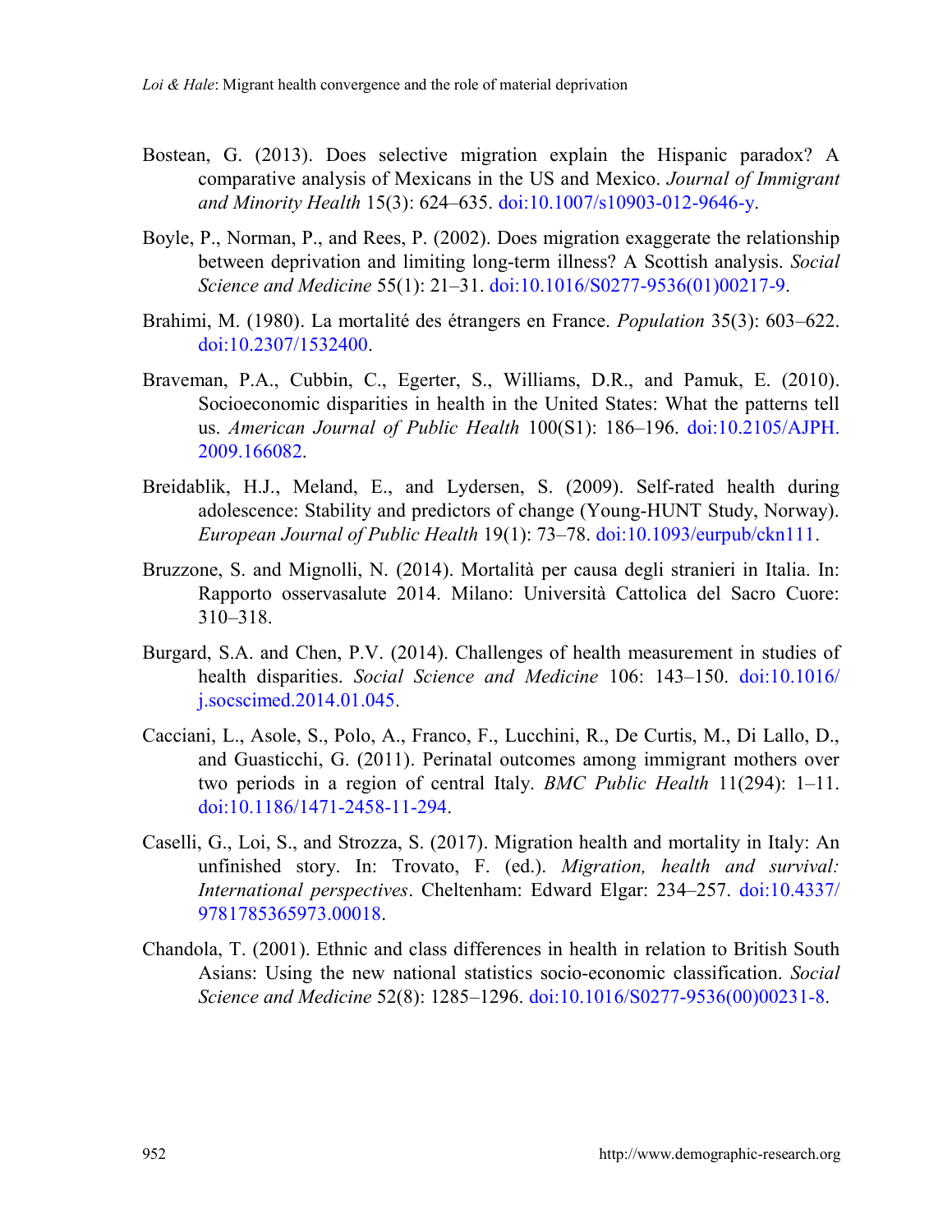- Chiswick, B.R., Lee, Y.L., and Miller, P.W. (2008). Immigrant selection systems and immigrant health. *Contemporary Economic Policy* 26(4): 555–578. [doi:10.1111/](https://doi.org/10.1111/j.1465-7287.2008.00099.x) [j.1465-7287.2008.00099.x.](https://doi.org/10.1111/j.1465-7287.2008.00099.x)
- Deri, C. (2005). Understanding the 'healthy immigrant effect' in Canada. Ottawa: University of Ottawa, Department of Economics (Working Paper 0502E).
- Elo, I.T. (2009). Social class differentials in health and mortality: Patterns and explanations in comparative perspective. *Annual Review of Sociology* 35(1): 553–572. [doi:10.1146/annurev-soc-070308-115929.](https://doi.org/10.1146/annurev-soc-070308-115929)
- Eurostat (2014). Young people: Migration and socioeconomic situation [electronic resource]. Luxembourg: Eurostat. [\(http://ec.europa.eu/eurostat/statistics](http://ec.europa.eu/eurostat/statistics-explained/index.php/Young_people_-_migration_and_socioeconomic_situation)explained/index.php/Young\_people - migration\_and\_socioeconomic\_situation (accessed February 1, 2017).
- France, G., Taroni, F., and Donatini, A. (2005). The Italian health-care system. *Health Economics* 14(S1): 187–202. [doi:10.1002/hec.1035.](https://doi.org/10.1002/hec.1035)
- Goldman, N., Pebley, A.R., Creighton, M.J., Teruel, G.M., Rubalcava, L.N., and Chung, C. (2014). The consequences of migration to the United States for shortterm changes in the health of Mexican immigrants. *Demography* 51(4): 1159– 1173. [doi:10.1007/s13524-014-0304-y.](https://doi.org/10.1007/s13524-014-0304-y)
- Hamilton, E.R., Berger Cardoso, J., Hummer, R.A., and Padilla, Y.C. (2011). Assimilation and emerging health disparities among new generations of US children. *Demographic Research* 25(25): 783–818. [doi:10.4054/DemRes.2011.](https://doi.org/10.4054/DemRes.2011.25.25) [25.25.](https://doi.org/10.4054/DemRes.2011.25.25)
- Hummer, R.A., Benjamins, M.R., and Rogers, R.G. (2004). Racial and ethnic disparities in health and mortality among the US elderly popuation. In: Anderson, N.B., Bulatao, R.A., and Cohen, B. (eds.). *Critical perspectives on racial and ethnic differences in health in late life*. Washington, D.C.: National Academies Press: 69–110.
- Istat (2009a). Indagine sul reddito e le condizioni di vita [electronic resource]. Rome: Istat. [https://www.istat.it/it/archivio/5663.](https://www.istat.it/it/archivio/5663)
- Istat (2009b). Reddito e condizioni di vita delle famiglie con stranieri [electronic resource]. Rome: Istat. [https://www.istat.it/it/archivio/52405.](https://www.istat.it/it/archivio/52405)
- Jasso, G., Massey, D.S., Rosenzweig, M.R., and Smith, J.P. (2004). Immigrant health: Selectivity and acculturation. In: Anderson, N.B., and Bulatao, R.A., and Cohen,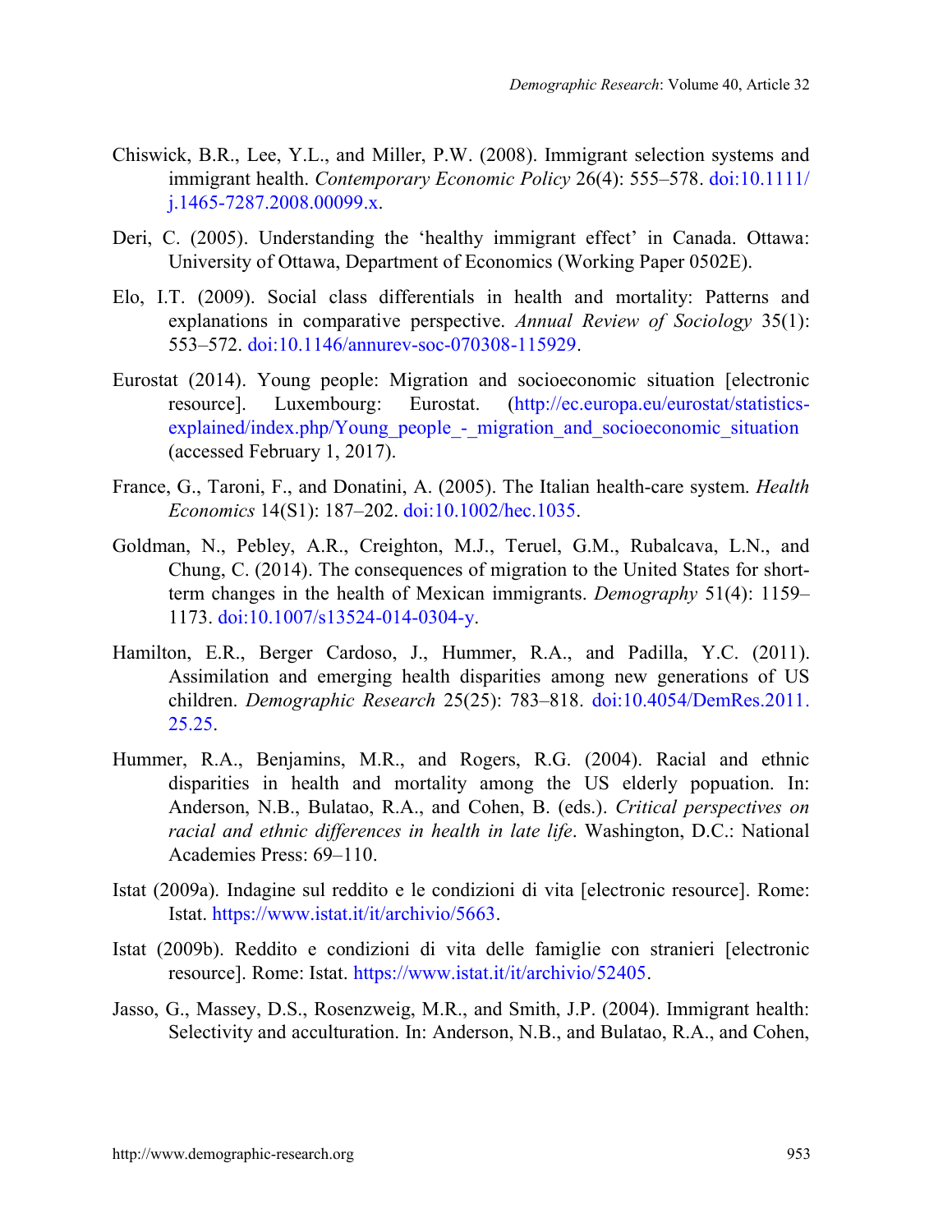B. (eds.). *Critical perspectives on racial and ethnic differences in health and late life*. Washington, D.C.: National Research Council: 227–266.

- Juárez, S.P., Drefahl, S., Dunlavy, A., and Rostila, M. (2018). All-cause mortality, age at arrival, and duration of residence among adult migrants in Sweden: A population-based longitudinal study. *SSM – Population Health* 6: 16–25. [doi:10.1016/j.ssmph.2018.07.007.](https://doi.org/10.1016/j.ssmph.2018.07.007)
- Kawachi, I., Subramanian, S.V., and Almeida-Filho, N. (2002). A glossary for health inequalities. *Journal of Epidemiology and Community Health* 56(9): 647–652. [doi:10.1136/jech.56.9.647.](https://doi.org/10.1136/jech.56.9.647)
- Khlat, M. and Courbage, Y. (1996). Mortality and causes of death of Moroccans in France, 1979–91. *Population* 8: 59–94.
- Khlat, M. and Darmon, N. (2003). Is there a mediterranean migrants mortality paradox in Europe? *International Journal of Epidemiology* 32(6): 1115–1118. [doi:10.1093/ije/dyg308.](https://doi.org/10.1093/ije/dyg308)
- Lara, M., Gamboa, C., Kahramanian, M.I., Morales, L.S., and Hayes Bautista, D.E. (2005). Acculturation and Latino health in the United States: A review of the literature and its sociopolitical context. *Annual Review of Public Health* 26: 367–397. [doi:10.1146/annurev.publhealth.26.021304.144615.](https://doi.org/10.1146/annurev.publhealth.26.021304.144615)
- Lechner, I. and Mielck, A. (1998). Decrease in the 'healthy migrant effect': Trends in the morbidity of foreign and German participants in the 1984–1992 Socioeconomic Panel. *Gesundheitswesen* 60(12): 715–720.
- Lindström, M., Sundquist, J., and Östergren, P.O. (2001). Ethnic differences in self reported health in Malmö in southern Sweden. *Journal of Epidemiology and Community Health* 55(2): 97–103. [doi:10.1136/jech.55.2.97.](https://doi.org/10.1136/jech.55.2.97)
- Link, B.G. and Phelan, J.C. (1996). Understanding sociodemographic differences in health: The role of fundamental social causes. *American Journal of Public Health* 86(4): 471–473. [doi:10.2105/AJPH.86.4.471.](https://doi.org/10.2105/AJPH.86.4.471)
- Loi, S., Rusciani, R., Spadea, T., Costa, G., and Egidi, V. (forthcoming). Salute, stili di vita e accesso a sistemi sanitari. In: Perez, M. (ed.). *Vita e percorsi di integrazione degli immigrati in Italia*. Rome: Istat: 15–45.
- Malmusi, D., Borrell, C., and Benach, J. (2010). Migration-related health inequalities: Showing the complex interactions between gender, social class and place of origin. *Social Science and Medicine* 71(9): 1610–1619. [doi:10.1016/j.socscimed.](https://doi.org/10.1016/j.socscimed.2010.07.043) [2010.07.043.](https://doi.org/10.1016/j.socscimed.2010.07.043)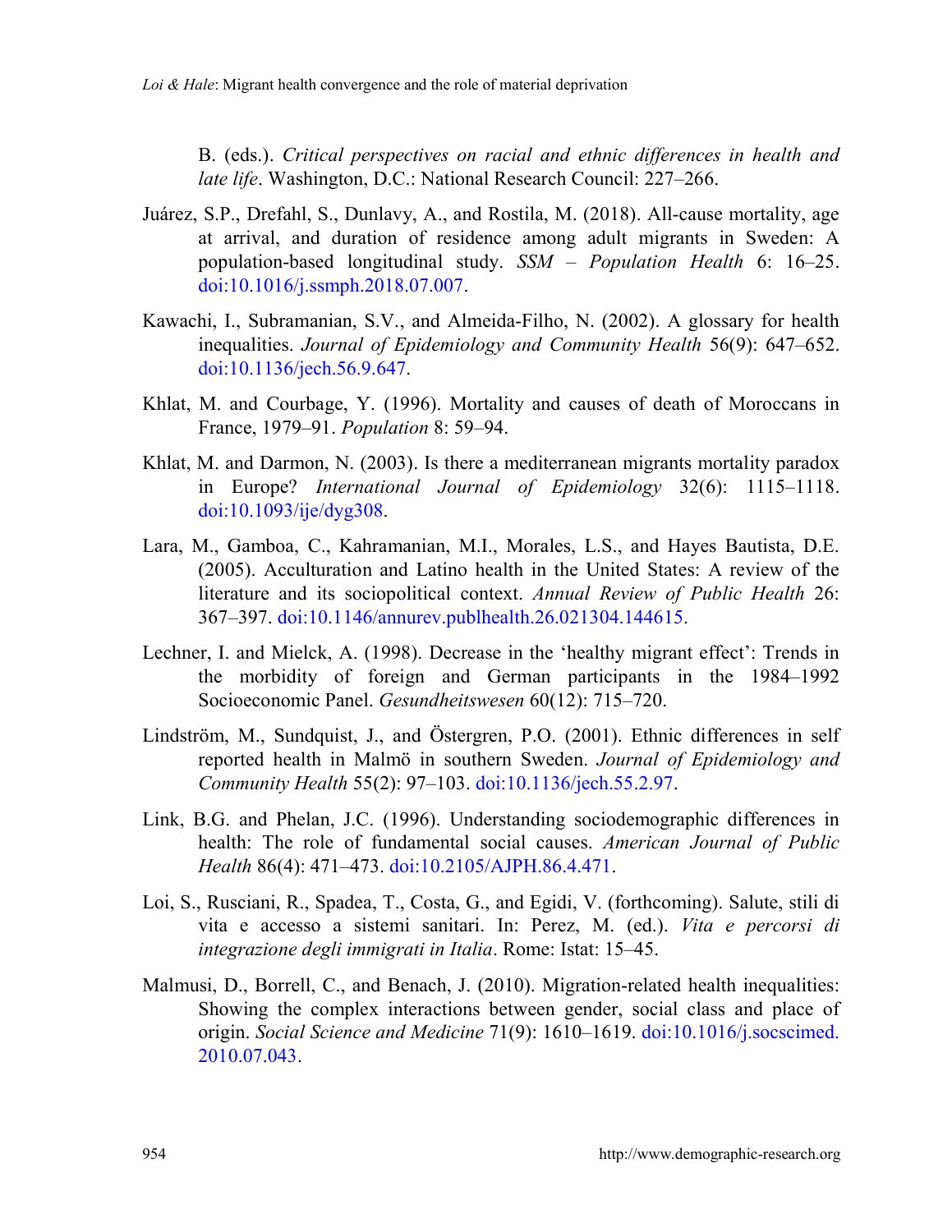- Markides, K.S. and Coreil, J. (1986). The health of Hispanics in the southwestern United States: An epidemiologic paradox. *Public Health Reports* 101(3): 253– 265.
- Marmot, M. (2005). Social determinants of health inequalities. *Lancet* 365(9464): 1099–1104. [doi:10.1093/acprof:oso/9780198565895.001.0001.](https://doi.org/10.1093/acprof:oso/9780198565895.001.0001)
- Moullan, Y. and Jusot, F. (2014). Why is the 'healthy immigrant effect' different between European countries? *European Journal of Public Health* 24(S1): 80–86. [doi:10.1093/eurpub/cku112.](https://doi.org/10.1093/eurpub/cku112)
- Muhuri, P.K. and Gfroerer, J.C. (2011). Mortality associated with illegal drug use among adults in the United States. *The American Journal of Drug and Alcohol Abuse* 37(3): 155–164. [doi:10.3109/00952990.2011.553977.](https://doi.org/10.3109/00952990.2011.553977)
- Nazroo, J.Y. (1997). *The health of Britain's ethnic minorities: Findings from a national survey*. London: PSI.
- Newbold, K.B. (2006). Chronic conditions and the healthy immigrant effect: Evidence from Canadian immigrants. *Journal of Ethnic and Migration Studies* 32(5): 765– 784. [doi:10.1080/13691830600704149.](https://doi.org/10.1080/13691830600704149)
- Ng, E. (2011). The healthy immigrant effect and mortality rates. *Health Reports* 22(4): 25–29.
- Nielsen, S.S. and Krasnik, A. (2010). Poorer self-perceived health among migrants and ethnic minorities versus the majority population in Europe: A systematic review. *International Journal of Public Health* 55(5): 357–371. [doi:10.1007/s00038-](https://doi.org/10.1007/s00038-010-0145-4) [010-0145-4.](https://doi.org/10.1007/s00038-010-0145-4)
- OECD (2015). *OECD reviews of health care quality: Italy 2014*. Paris: OECD Publishing.
- Palloni, A. and Arias, E. (2004). Paradox lost: Explaining the Hispanic adult mortality advantage. *Demography* 41(3): 385–415. [doi:10.1353/dem.2004.0024.](https://doi.org/10.1353/dem.2004.0024)
- Perreira, K.M. and Ornelas, I.J. (2011). The physical and psychological well-being of immigrant children. *Future of Children* 21(1): 195–218. [doi:10.1353/foc.2011.](https://doi.org/10.1353/foc.2011.0002) [0002.](https://doi.org/10.1353/foc.2011.0002)
- Pförtner, T.K. and Elgar, F.J. (2015). Widening inequalities in self-rated health by material deprivation? A trend analysis between 2001 and 2011 in Germany. *Journal of Epidemiology and Community Health* 70(1): 82–89. [doi:10.1136/](https://doi.org/10.1136/jech-2015-205948) [jech-2015-205948.](https://doi.org/10.1136/jech-2015-205948)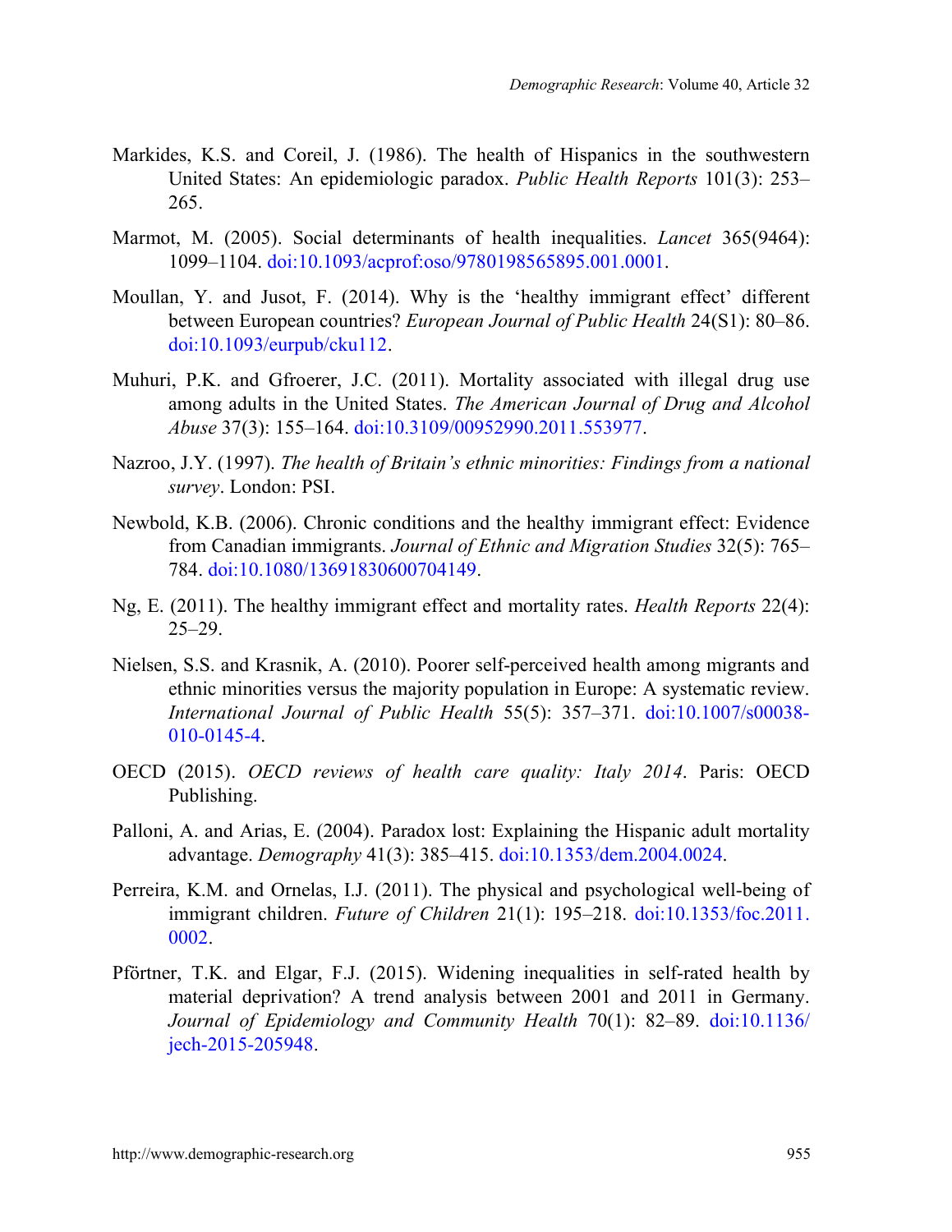- Portes, A. and Rumbaut, R.G. (1996). *Immigrant America: A portrait*. Berkeley: University of California Press.
- Pugliese, A., Burgio, A., Geraci, S., Petrelli, A., and Baglio, G. (2014). Ospedalizzazione tra gli stranieri in Italia. In: Rapporto osservasalute 2014. Milano: Università Cattolica del Sacro Cuore: 273–281.
- Rasulo, D., Spadea, T., Onorati, R., and Costa, G. (2012). The impact of migration in all-cause mortality: The Turin Longitudinal Study, 1971–2005. *Social Science and Medicine* 74(6): 897–906. [doi:10.1016/j.socscimed.2011.10.045.](https://doi.org/10.1016/j.socscimed.2011.10.045)
- Razum, O., Zeeb, H., Akgün, H.S., and Yilmaz, S. (1998). Low overall mortality of Turkish residents in Germany persists and extends into a second generation: Merely a healthy migrant effect? *Tropical Medicine and International Health* 3(4): 297–303. [doi:10.1046/j.1365-3156.1998.00233.x.](https://doi.org/10.1046/j.1365-3156.1998.00233.x)
- Rechel, B., Mladovsky, P., and Devillé, W. (2012). Monitoring migrant health in Europe: A narrative review of data collection practices. *Health Policy* 105(1): 10–16. [doi:10.1016/j.healthpol.2012.01.003.](https://doi.org/10.1016/j.healthpol.2012.01.003)
- Riosmena, F., Everett, B.G., Rogers, R.G., and Dennis, J.A. (2015). Negative acculturation and nothing more? Cumulative disadvantage and mortality during the immigrant adaptation process among Latinos in the United States. *International Migration Review* 49(2): 443–478. [doi:10.1111/imre.12102.](https://doi.org/10.1111/imre.12102)
- Riosmena, F., Wong, R., and Palloni, A. (2013). Migration selection, protection, and acculturation in health: A binational perspective on older adults. *Demography* 50(3): 1039–1064. [doi:10.1007/s13524-012-0178-9.](https://doi.org/10.1007/s13524-012-0178-9)
- Rogers, A., Raquillet, R., and Castro, L.J. (1978). Model migration schedules and their applications. *Environment and Planning A: Economy and Space* 10(5): 475–502. [doi:10.1068/a100475.](https://doi.org/10.1068/a100475)
- Ronellenfitsch, U. and Razum, O. (2004). Deteriorating health satisfaction among immigrants from Eastern Europe to Germany. *International Journal for Equity in Health* 3(4): 1–10. [doi:10.1186/1475-9276-3-4.](https://doi.org/10.1186/1475-9276-3-4)
- Salvatore, M.A., Baglio, G., Cacciani, L., Spagnolo, A., and Rosano, A. (2013). Workrelated injuries among immigrant workers in Italy. *Journal of Immigrant and Minority Health* 15(1): 182–187. [doi:10.1007/s10903-012-9673-8.](https://doi.org/10.1007/s10903-012-9673-8)
- Sander, M. (2007). Return migration and the 'healthy immigrant effect.' Berlin: DIW (SOEPpapers 60).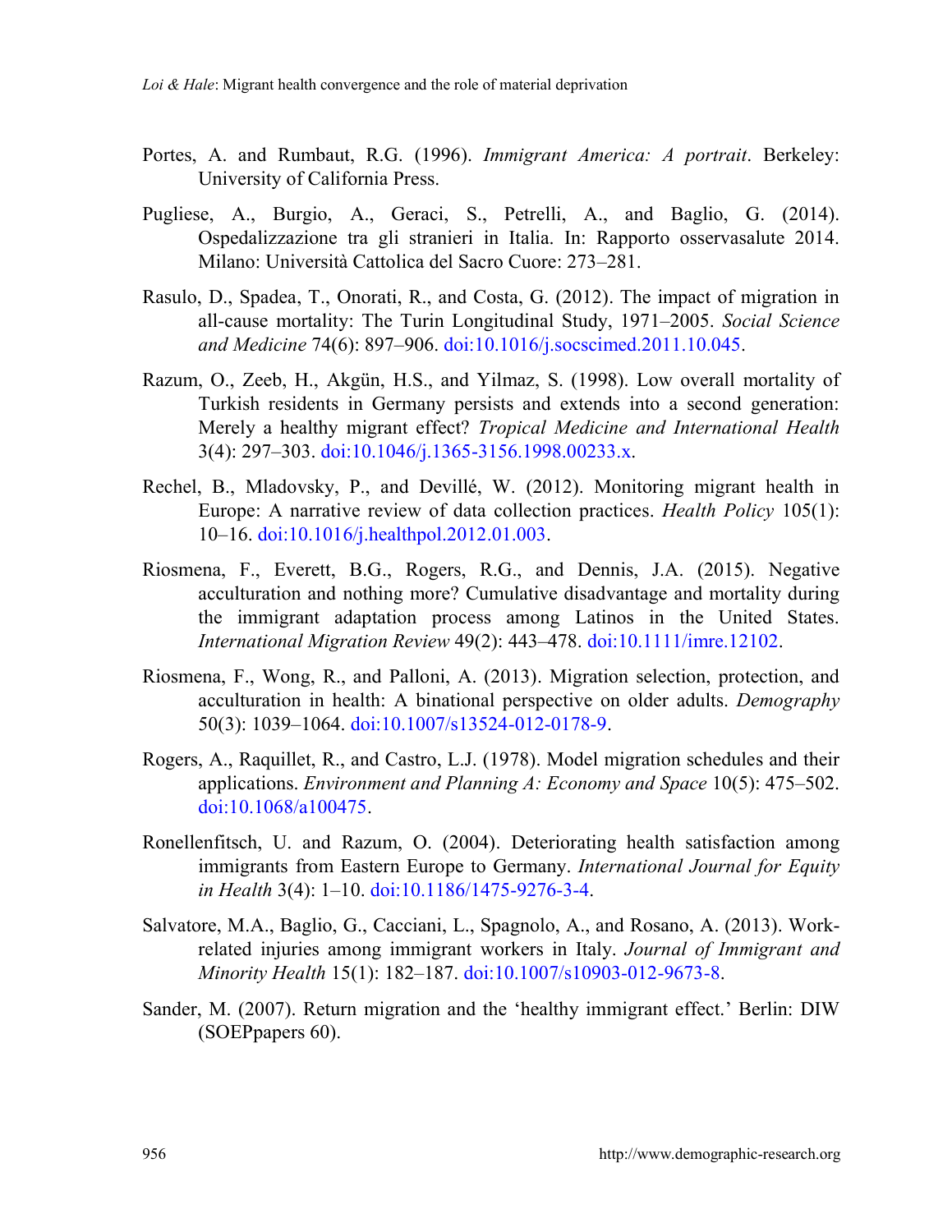- Stephen, E.H., Foote, K., Hendershot, G.E., and Schoenborn, C.A. (1994). Health of the foreign-born population: United States, 1989–90. *Advance Data* 14(241): 1–12.
- Uitenbroek, D.G. and Verhoeff, A.P. (2002). Life expectancy and mortality differences between migrant groups living in Amsterdam, the Netherlands. *Social Science and Medicine* 54(9): 1379–1388. [doi:10.1016/S0277-9536\(01\)00120-4.](https://doi.org/10.1016/S0277-9536(01)00120-4)
- Wallace, M. and Kulu, H. (2014). Migration and health in England and Scotland: A study of migrant selectivity and salmon bias. *Population, Space and Place* 20(8): 694–708. [doi:10.1002/psp.1804.](https://doi.org/10.1002/psp.1804)
- WHO (2010). Health of migrants: The way forward: Report of a global consultation, Madrid, Spain, 3–5 March 2010. Geneva: WHO.
- Williams, D.R. (2012). Miles to go before we sleep: Racial inequities in health. *Journal of Health and Social Behavior* 53(3): 279–295. [doi:10.1177/0022146512455804.](https://doi.org/10.1177/0022146512455804)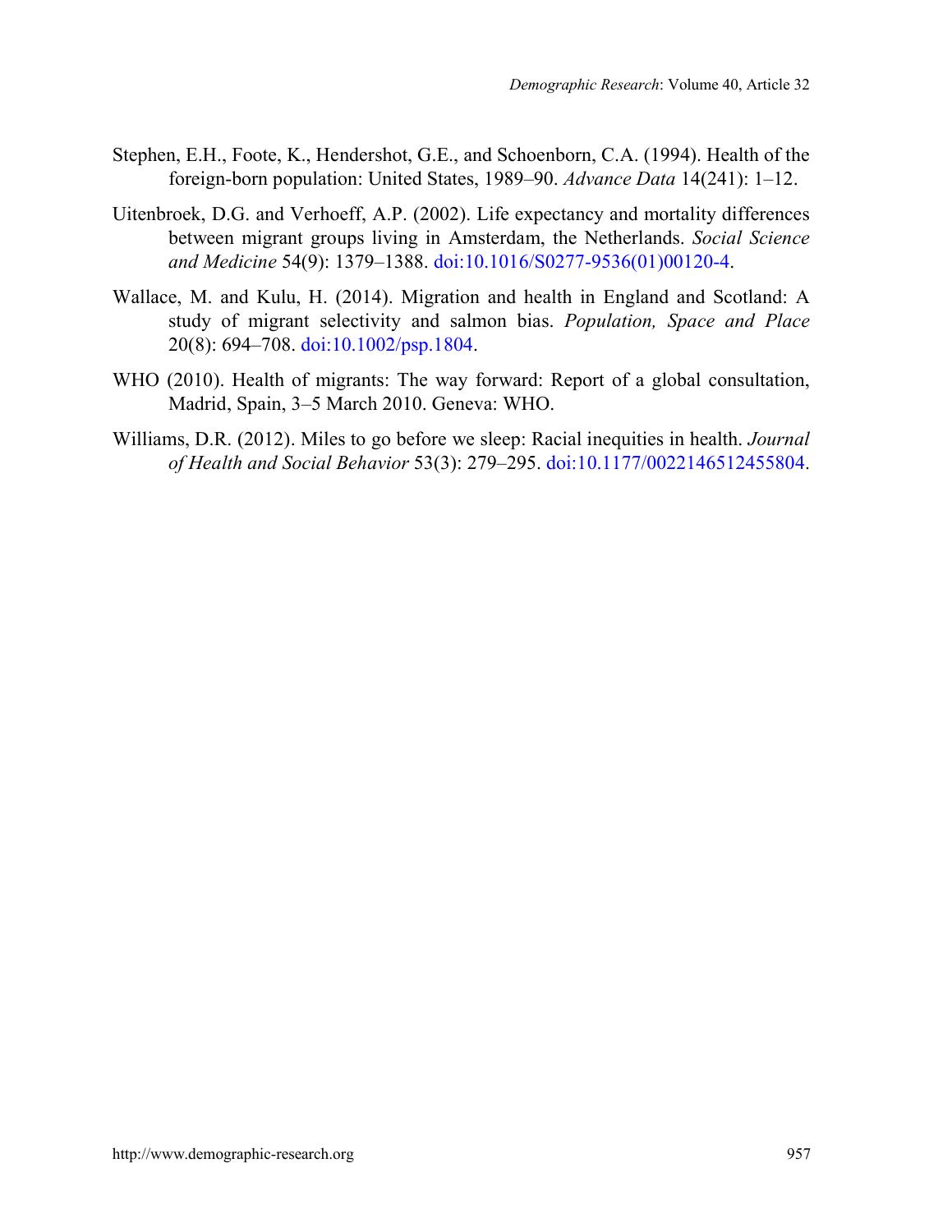# **Appendix**

| Geographical area of birth       | <b>Countries</b>                                                                                                       |
|----------------------------------|------------------------------------------------------------------------------------------------------------------------|
| New EU countries* (after EU15**) | Bulgaria, Czech Republic, Cyprus, Hungary, Estonia, Latvia, Lithuania, Malta, Poland,<br>Romania, Slovakia, Slovenia,  |
| East Europe                      | Albania, Bosnia-Herzegovina, Croatia, Macedonia, Ukraine, Moldova, Montenegro, Kosovo,<br>Russian Federation, Serbia.  |
| Africa                           | All African countries.                                                                                                 |
| Asia                             | Bangladesh, China, India, Indonesia, Nepal, Pakistan, Philippines, Singapore, Sri Lanka,<br>Taiwan, Thailand, Vietnam. |
| South America                    | All South American countries.                                                                                          |
| Developed economies              | EU15, USA, Canada, Australia, Switzerland, Japan, Andorra, Iceland, Liechtenstein, Monaco,<br>Norway, New Zealand.     |

#### **Table A-1: Composition of regions of birth**

*Source*: UN country classification.

*Note*: \* Croatia joined the EU in 2013 so it is not included in this category. \*\* Countries that joined the EU after the fifteen founding members.

### **Table A-2: Descriptive statistics**

|                            | Foreign-born    |               | Native-born     |               |
|----------------------------|-----------------|---------------|-----------------|---------------|
|                            | Mean/proportion | <b>CI</b>     | Mean/proportion | CI            |
| Age                        | 37.34           | 37.01-37.66   | 41.93           | 41.74-42.10   |
| Female                     | 0.52            | $0.49 - 0.50$ | 0.50            | $0.50 - 0.53$ |
| Education (% secondary+)   | 0.86            | $0.85 - 0.87$ | 0.89            | $0.88 - 0.89$ |
| Marital status             |                 |               |                 |               |
| Married                    | 0.59            | $0.57 - 0.59$ | 0.58            | $0.58 - 0.59$ |
| Never married              | 0.31            | $0.29 - 0.32$ | 0.34            | $0.33 - 0.35$ |
| Separated/divorced/widowed | 0.11            | $0.10 - 0.12$ | 0.07            | $0.07 - 0.08$ |
| Italian region             |                 |               |                 |               |
| North                      | 0.56            | $0.54 - 0.57$ | 0.44            | $0.43 - 0.44$ |
| Centre                     | 0.23            | $0.22 - 0.24$ | 0.19            | $0.18 - 0.19$ |
| South/Islands              | 0.20            | $0.19 - 0.21$ | 0.37            | $0.36 - 0.38$ |
| Materially deprived        | 0.30            | $0.29 - 0.31$ | 0.13            | $0.12 - 0.14$ |
| Duration of stay           | 8.26            | $8.10 - 8.43$ |                 |               |

### **Table A-3: Percentage of individuals in poor health, by material deprivation**

|           | <b>Material deprivation</b> |              |  |  |  |  |
|-----------|-----------------------------|--------------|--|--|--|--|
|           | Deprived                    | Not deprived |  |  |  |  |
| GALI*     | 10.7                        | 7.2          |  |  |  |  |
| $CM*$     | 9.2                         | 6.4          |  |  |  |  |
| Poor SRH* | 4.6                         | 2.5          |  |  |  |  |

*Note*: \* p<.001.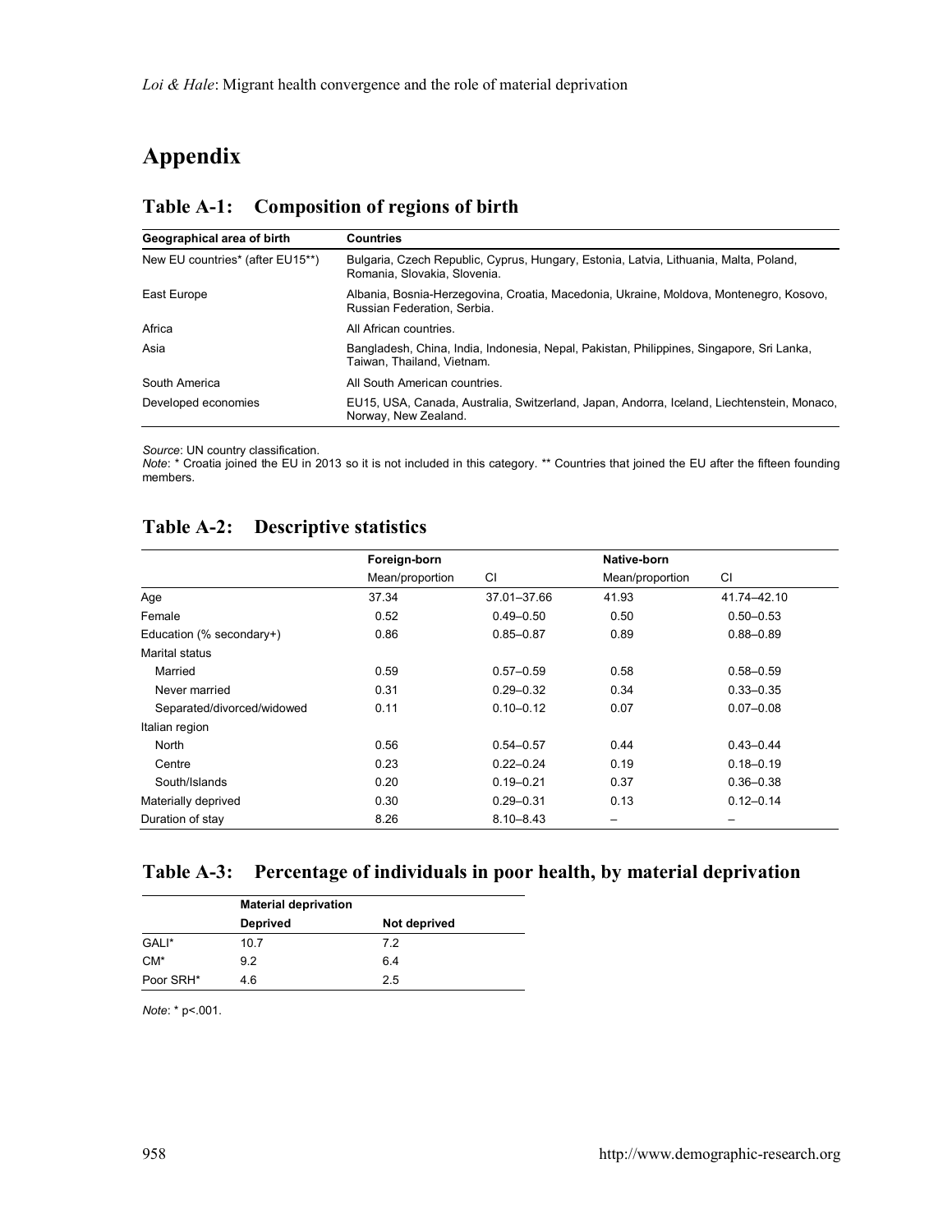|                                           | <b>GALI</b> |                                   |                                                                | <b>CM</b>  |                                   |                                                                                           | <b>SRH</b> |                                   |                           |
|-------------------------------------------|-------------|-----------------------------------|----------------------------------------------------------------|------------|-----------------------------------|-------------------------------------------------------------------------------------------|------------|-----------------------------------|---------------------------|
| Variables                                 | <b>OR</b>   | Robust <sub>Cl</sub><br><b>SE</b> |                                                                | <b>OR</b>  | Robust <sub>Cl</sub><br><b>SE</b> |                                                                                           | <b>OR</b>  | Robust <sub>CI</sub><br><b>SE</b> |                           |
| Age (ref. 18-34)                          |             |                                   |                                                                |            |                                   |                                                                                           |            |                                   |                           |
| $35 - 49$                                 | $1.984***$  |                                   | $(0.102)$ 1.794 - 2.194                                        | 1.884***   |                                   | $(0.097)$ 1.702 - 2.084                                                                   | 1.981***   |                                   | $(0.161)$ 1.690 - 2.323   |
| $50 - 64$                                 | 4.075***    | (0.218)                           | $3.669 - 4.527$                                                | $3.370***$ |                                   | $(0.184)$ 3.028 - 3.750                                                                   | $3.715***$ |                                   | $(0.314)$ $3.148 - 4.384$ |
| Female (ref. Male)                        | $1.194***$  |                                   | $(0.034)$ 1.129 - 1.264 1.088**                                |            |                                   | $(0.033)$ 1.026 - 1.153                                                                   | $1.102*$   |                                   | $(0.048)$ 1.011 - 1.201   |
| Marital status (ref. Married)             |             |                                   |                                                                |            |                                   |                                                                                           |            |                                   |                           |
| Never married                             | $1.128**$   |                                   | $(0.050)$ 1.035 - 1.230 1.113*                                 |            |                                   | $(0.050)$ 1.020 - 1.215 1.364*** $(0.090)$ 1.198 - 1.553                                  |            |                                   |                           |
| Separated/divorced/<br>widowed            | $1.241***$  |                                   | $(0.067)$ 1.117 - 1.379 1.409***                               |            |                                   | $(0.076)$ 1.268 - 1.566 1.515***                                                          |            |                                   | $(0.116)$ 1.304 - 1.760   |
| Primary education<br>$(ref. secondary +)$ | $2.041***$  |                                   |                                                                |            |                                   | $(0.085)$ 1.881 - 2.214 0.601*** $(0.026)$ 0.552 - 0.655 0.467*** $(0.028)$ 0.416 - 0.524 |            |                                   |                           |
| Residence (ref. North)                    |             |                                   |                                                                |            |                                   |                                                                                           |            |                                   |                           |
| Centre                                    | 1.044       |                                   | $(0.046)$ $0.959 - 1.138$ $0.917*$                             |            |                                   | $(0.040)$ $0.841 - 1.000$                                                                 | $1.149*$   |                                   | $(0.077)$ 1.009 - 1.310   |
| South and Islands                         | $1.118**$   |                                   | $(0.044)$ 1.036 - 1.207 0.757*** $(0.031)$ 0.699 - 0.819       |            |                                   |                                                                                           | $1.164**$  |                                   | $(0.069)$ 1.038 - 1.307   |
| Nativity (ref. Native-born Italian)       |             |                                   |                                                                |            |                                   |                                                                                           |            |                                   |                           |
| Immigrant 0-4 years                       | $0.378***$  |                                   | $(0.037)$ $0.312 - 0.457$ $0.347***$ $(0.037)$ $0.282 - 0.427$ |            |                                   |                                                                                           | $0.571***$ |                                   | $(0.078)$ $0.437 - 0.748$ |
| Immigrant 5-9 years                       | $0.570***$  | (0.043)                           | $0.492 - 0.661$                                                | $0.532***$ |                                   | $(0.041)$ $0.457 - 0.620$                                                                 | $0.744**$  |                                   | $(0.081)$ $0.601 - 0.920$ |
| Immigrant 10+ years                       | $0.690***$  | (0.050)                           | $0.598 - 0.797$                                                | $0.678***$ |                                   | $(0.051)$ $0.585 - 0.785$                                                                 | 1.085      | (0.114)                           | $0.882 - 1.334$           |
| Constant                                  | $0.135***$  | (0.009)                           | $0.117 - 0.154$                                                | $0.139***$ |                                   | $(0.010)$ $0.120 - 0.160$                                                                 | $0.040***$ | (0.004)                           | $0.032 - 0.049$           |
| Observations                              | 35.952      |                                   |                                                                | 36.130     |                                   |                                                                                           | 36.865     |                                   |                           |
| Log likelihood                            | $-14058$    |                                   |                                                                | $-13583$   |                                   |                                                                                           | $-7393$    |                                   |                           |
| Chi <sub>2</sub>                          | 2015        |                                   |                                                                | 1515       |                                   |                                                                                           | 808.4      |                                   |                           |

**Table A-4: Hypothesis 2: Migrant–native health convergence full model**

*Note*: \*\*\* p<0.001, \*\* p<0.01, \* p<0.05, + p<0.1.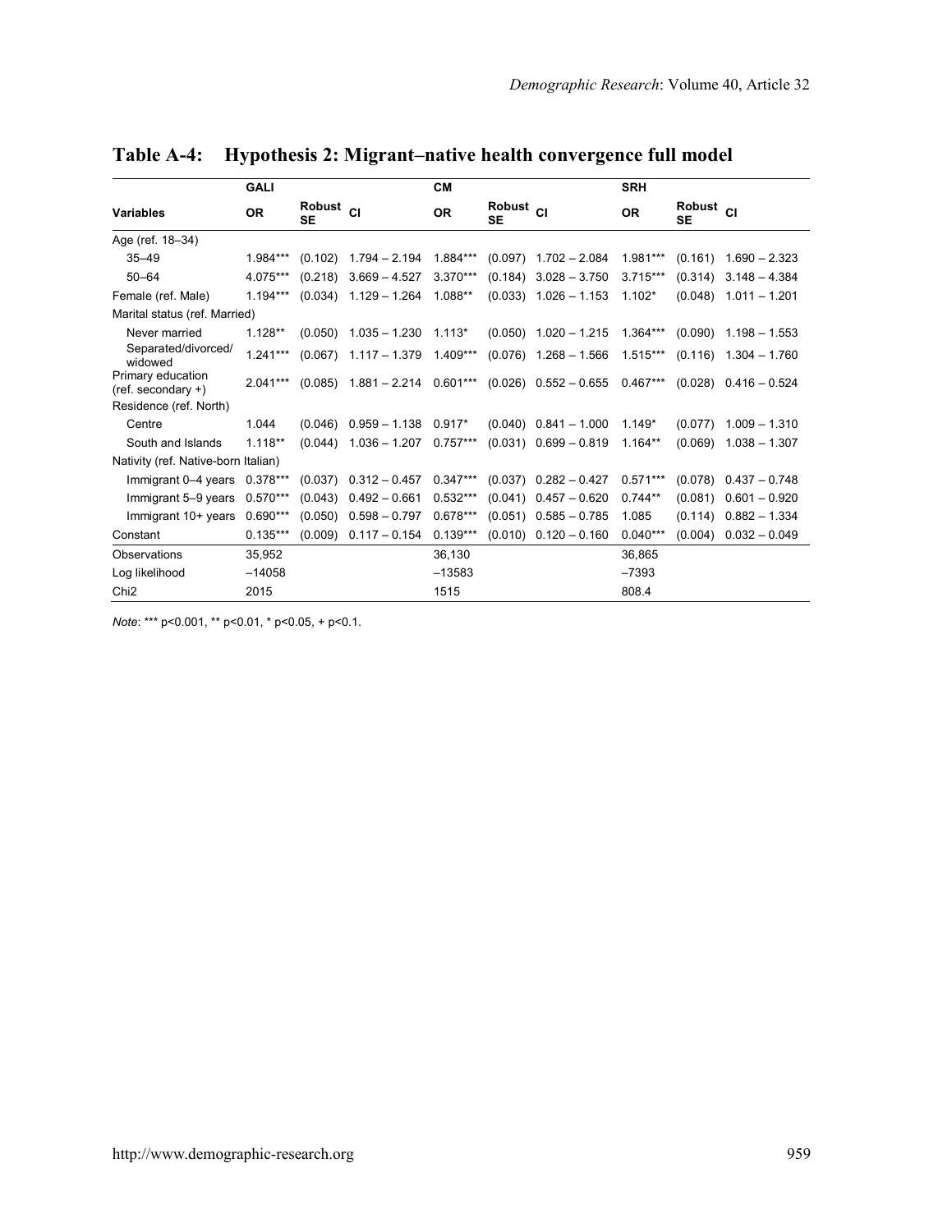|                                                                                   | GALI       |                                   |                                      | <b>CM</b>  |                                   |                                      | <b>SRH</b> |                            |                 |
|-----------------------------------------------------------------------------------|------------|-----------------------------------|--------------------------------------|------------|-----------------------------------|--------------------------------------|------------|----------------------------|-----------------|
| Variable                                                                          | <b>OR</b>  | Robust <sub>CI</sub><br><b>SE</b> |                                      | <b>OR</b>  | Robust <sub>CI</sub><br><b>SE</b> |                                      | <b>OR</b>  | <b>Robust</b><br><b>SE</b> | CI              |
| Age class (ref. 18-34)                                                            | $2.018***$ |                                   | $(0.104)$ 1.823 - 2.233              | $1.901***$ |                                   | $(0.098)$ 1.718 - 2.104              | $2.017***$ | (0.164)                    | $1.719 - 2.366$ |
| $35 - 49$                                                                         | 4.268***   |                                   | $(0.230)$ 3.841 - 4.743 3.460***     |            |                                   | $(0.189)$ 3.109 - 3.851              | 3.916***   | (0.332)                    | $3.317 - 4.623$ |
| $50 - 64$                                                                         |            |                                   |                                      |            |                                   |                                      |            |                            |                 |
| Female (ref. Male)                                                                | 1.200***   |                                   | $(0.035)$ 1.134 - 1.271 1.092**      |            |                                   | $(0.033)$ 1.029 - 1.158              | $1.106*$   | (0.049)                    | $1.014 - 1.207$ |
| Marital status<br>(ref. Married)                                                  | $1.103*$   |                                   | $(0.049)$ 1.012 - 1.203              | 1.097*     | (0.049)                           | $1.005 - 1.197$                      | $1.326***$ | (0.088)                    | $1.164 - 1.511$ |
| Never married<br>Separated/divorced/<br>widowed                                   | 1.186**    |                                   | $(0.064)$ 1.067 - 1.318 1.367***     |            |                                   | $(0.074)$ 1.230 - 1.520 1.418***     |            | (0.109)                    | $1.220 - 1.647$ |
| Primary education<br>$(ref.$ secondary $+)$<br>Residence (ref. North of<br>Italy) | $1.887***$ |                                   | $(0.080)$ 1.737 - 2.050 0.638***     |            |                                   | $(0.028)$ $0.585 - 0.696$ $0.519***$ |            | (0.031)                    | $0.461 - 0.584$ |
| Centre                                                                            | 1.013      |                                   | $(0.044)$ $0.930 - 1.104$ $0.898*$   |            |                                   | $(0.040)$ $0.824 - 0.979$            | 1.104      | (0.074)                    | $0.968 - 1.259$ |
| South and Islands                                                                 | 0.975      |                                   | $(0.039)$ $0.901 - 1.055$ $0.687***$ |            |                                   | $(0.029)$ $0.632 - 0.746$            | 0.969      | (0.060)                    | $0.859 - 1.093$ |
| Material deprivation (ref. Not deprived)                                          |            |                                   |                                      |            |                                   |                                      |            |                            |                 |
| Deprived                                                                          | $2.190***$ |                                   | $(0.113)$ 1.978 - 2.424 1.710***     |            |                                   | $(0.093)$ 1.538 - 1.902 2.587***     |            | (0.183)                    | $2.253 - 2.971$ |
| Nativity (ref. Native)                                                            |            |                                   |                                      |            |                                   |                                      |            |                            |                 |
| Immigrant 0-4 years                                                               | $0.389***$ |                                   | $(0.051)$ $0.300 - 0.503$ $0.313***$ |            |                                   | $(0.046)$ $0.235 - 0.418$            | $0.676*$   | (0.114)                    | $0.486 - 0.941$ |
| Immigrant 5-9 years                                                               | $0.513***$ |                                   | $(0.054)$ $0.416 - 0.631$ $0.481***$ |            |                                   | $(0.051)$ $0.391 - 0.592$            | $0.726*$   | (0.114)                    | $0.533 - 0.989$ |
| Immigrant 10+ years                                                               | $0.703***$ |                                   | $(0.068)$ $0.581 - 0.850$ $0.621***$ |            |                                   | $(0.062)$ $0.511 - 0.754$            | 1.062      | (0.145)                    | $0.813 - 1.388$ |
| Material deprivation × Duration of stay                                           |            |                                   |                                      |            |                                   |                                      |            |                            |                 |
| Deprived $\times$ 0-4 years                                                       | $0.609*$   |                                   | $(0.118)$ $0.417 - 0.891$ 0.916      |            |                                   | $(0.194)$ $0.605 - 1.387$            | $0.436**$  | (0.122)                    | $0.253 - 0.754$ |
| Deprived $\times$ 5-9 years                                                       | 0.786      |                                   | $(0.121)$ $0.582 - 1.062$ 0.902      |            |                                   | $(0.142)$ $0.663 - 1.227$            | $0.629*$   | (0.136)                    | $0.412 - 0.961$ |
| Deprived × 10+ years                                                              | $0.593***$ |                                   | $(0.088)$ $0.444 - 0.792$ 0.854      |            |                                   | $(0.129)$ $0.635 - 1.149$            | $0.607*$   | (0.125)                    | $0.405 - 0.909$ |
| Constant                                                                          | $0.062***$ |                                   | $(0.004)$ $0.055 - 0.069$ $0.126***$ |            | (0.009)                           | $0.109 - 0.145$                      | $0.033***$ | (0.004)                    | $0.027 - 0.041$ |
| Observations                                                                      | 35,952     |                                   |                                      | 36,130     |                                   |                                      | 36,865     |                            |                 |
| Log likelihood                                                                    | $-13915$   |                                   |                                      | $-13518$   |                                   |                                      | $-7289$    |                            |                 |
| Chi <sub>2</sub>                                                                  | 2181       |                                   |                                      | 1596       |                                   |                                      | 977.8      |                            |                 |

**Table A-5: Material deprivation's association with health convergence**

*Note*: \*\*\* p<0.001, \*\* p<0.01, \* p<0.05, + p<0.1.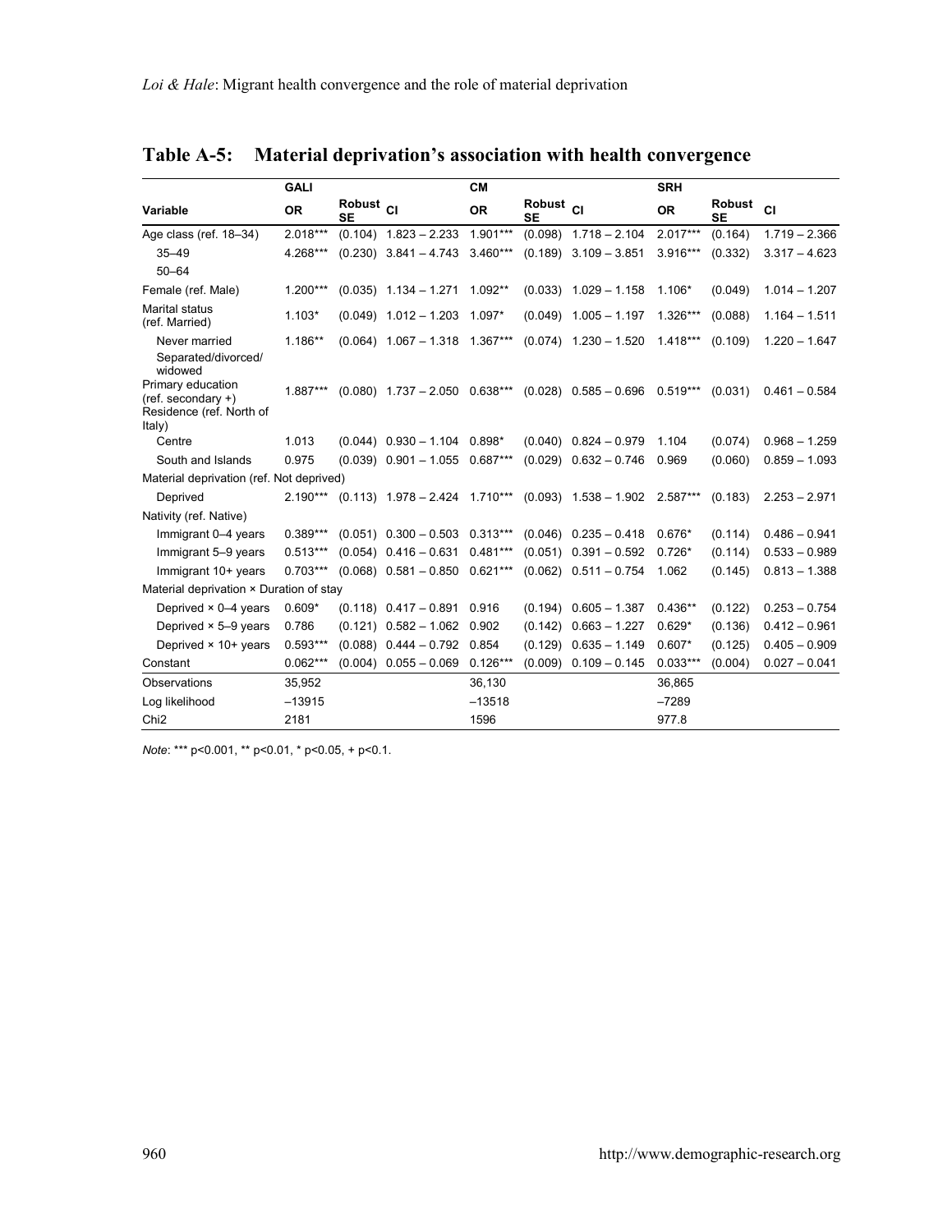|                                        | <b>GALI</b> |                            |                                      | <b>CM</b>  |                            |                           | <b>SRH</b>         |              |                 |
|----------------------------------------|-------------|----------------------------|--------------------------------------|------------|----------------------------|---------------------------|--------------------|--------------|-----------------|
| Variable                               | <b>OR</b>   | Robust <sub>CI</sub><br>SE |                                      | <b>OR</b>  | Robust <sub>CI</sub><br>SE |                           | <b>OR</b>          | Robust<br>SE | <b>CI</b>       |
| Age class (ref. 18-34)                 |             |                            |                                      |            |                            |                           |                    |              |                 |
| $35 - 49$                              | 1.982***    |                            | $(0.102)$ 1.792 - 2.192              | 1.880***   | (0.097)                    | $1.699 - 2.081$           | 1.990***           | (0.162)      | $1.696 - 2.334$ |
| $50 - 64$                              | 4.064***    |                            | $(0.218)$ 3.659 - 4.514              | $3.346***$ | (0.182)                    | $3.007 - 3.723$           | 3.730***           | (0.316)      | $3.159 - 4.404$ |
| Female (ref. Male)                     | $1.195***$  |                            | $(0.035)$ 1.129 - 1.265              | $1.084**$  |                            | $(0.033)$ 1.022 - 1.150   | $1.102*$           | (0.049)      | $1.011 - 1.202$ |
| Marital status (ref. Married)          |             |                            |                                      |            |                            |                           |                    |              |                 |
| Never married                          | $1.130**$   |                            | $(0.050)$ 1.036 - 1.232 1.113*       |            |                            | $(0.050)$ 1.020 - 1.215   | $1.371***$ (0.091) |              | $1.204 - 1.562$ |
| Separated/divorced/<br>widowed         | $1.241***$  |                            | $(0.067)$ 1.117 - 1.379              | 1.403***   |                            | $(0.076)$ 1.262 - 1.559   | $1.520***$         | (0.116)      | $1.308 - 1.766$ |
| Residence (ref. North)                 |             |                            |                                      |            |                            |                           |                    |              |                 |
| Centre                                 | 1.046       |                            | $(0.046)$ $0.960 - 1.140$            | $0.917*$   |                            | $(0.040)$ $0.841 - 1.000$ | $1.148*$           | (0.076)      | $1.008 - 1.308$ |
| South and Islands                      | $1.122**$   |                            | $(0.044)$ 1.039 - 1.210              | $0.759***$ |                            | $(0.031)$ $0.701 - 0.821$ | $1.168**$          | (0.069)      | $1.041 - 1.311$ |
| Primary education (ref.<br>secondary+) | $2.045***$  |                            | $(0.087)$ 1.881 - 2.222 1.683***     |            |                            | $(0.074)$ 1.543 - 1.835   | $2.150***$         | (0.129)      | $1.912 - 2.419$ |
| Africa (ref. Natives)                  |             |                            |                                      |            |                            |                           |                    |              |                 |
| $0-4$ years                            | $0.294***$  |                            | $(0.071)$ $0.183 - 0.473$ $0.299***$ |            | (0.082)                    | $0.174 - 0.513$           | $0.280**$          | (0.117)      | $0.123 - 0.637$ |
| 5-9 years                              | $0.656**$   |                            | $(0.099)$ $0.488 - 0.882$ $0.477***$ |            | (0.080)                    | $0.344 - 0.661$           | 0.757              | (0.159)      | $0.502 - 1.141$ |
| $10+$ years                            | $0.724**$   |                            | $(0.081)$ $0.581 - 0.902$ $0.672***$ |            |                            | $(0.077)$ 0.536 - 0.842   | 1.056              | (0.184)      | $0.750 - 1.487$ |
| Asia (ref. Natives)                    |             |                            |                                      |            |                            |                           |                    |              |                 |
| $0-4$ years                            | $0.315***$  |                            | $(0.097)$ $0.172 - 0.575$ $0.282***$ |            |                            | $(0.089)$ $0.152 - 0.523$ | 1.127              | (0.395)      | $0.566 - 2.242$ |
| 5-9 years                              | $0.464***$  |                            | $(0.090)$ $0.317 - 0.679$            | $0.409***$ | (0.087)                    | $0.270 - 0.622$           | 0.851              | (0.209)      | $0.526 - 1.377$ |
| $10+$ years                            | $0.555***$  |                            | $(0.092)$ $0.401 - 0.768$            | $0.548***$ | (0.097)                    | $0.388 - 0.774$           | 0.808              | (0.198)      | $0.499 - 1.307$ |
| East Europe (ref. Natives)             |             |                            |                                      |            |                            |                           |                    |              |                 |
| $0-4$ years                            | $0.578**$   |                            | $(0.098)$ $0.415 - 0.805$            | $0.569**$  | (0.099)                    | $0.404 - 0.800$           | 0.742              | (0.181)      | $0.460 - 1.198$ |
| 5-9 years                              | $0.569***$  |                            | $(0.071)$ $0.445 - 0.727$            | $0.619***$ | (0.075)                    | $0.487 - 0.785$           | $0.613*$           | (0.121)      | $0.416 - 0.903$ |
| $10+$ years                            | $0.782+$    |                            | $(0.106)$ $0.600 - 1.020$            | $0.732*$   | (0.102)                    | $0.558 - 0.962$           | 1.325              | (0.231)      | $0.942 - 1.865$ |
| New EU entries (ref. Natives)          |             |                            |                                      |            |                            |                           |                    |              |                 |
| $0-4$ years                            | $0.330***$  |                            | $(0.047)$ $0.249 - 0.437$            | $0.275***$ | (0.044)                    | $0.200 - 0.377$           | $0.483***$         | (0.093)      | $0.331 - 0.705$ |
| 5-9 years                              | $0.564***$  |                            | $(0.078)$ $0.430 - 0.739$            | $0.531***$ | (0.073)                    | $0.406 - 0.695$           | 0.835              | (0.157)      | $0.578 - 1.208$ |
| $10+$ years                            | $0.620*$    |                            | $(0.117)$ $0.429 - 0.898$            | 0.774      | (0.133)                    | $0.553 - 1.085$           | 1.159              | (0.270)      | $0.735 - 1.829$ |
| Constant                               | $0.135***$  |                            | $(0.010)$ $0.117 - 0.155$            | $0.141***$ |                            | $(0.010)$ $0.122 - 0.162$ | $0.040***$         | (0.004)      | $0.032 - 0.049$ |
| Observations                           | 35,952      |                            |                                      | 36,130     |                            |                           | 36,865             |              |                 |
| Log likelihood                         | $-14050$    |                            |                                      | $-13574$   |                            |                           | $-7385$            |              |                 |
| Chi <sub>2</sub>                       | 2028        |                            |                                      | 1517       |                            |                           | 821                |              |                 |

**Table A-6: Hypothesis 3: Region of origin (reference categories in brackets)**

*Note*: \*\*\* p<0.001, \*\* p<0.01, \* p<0.05, + p<0.1.